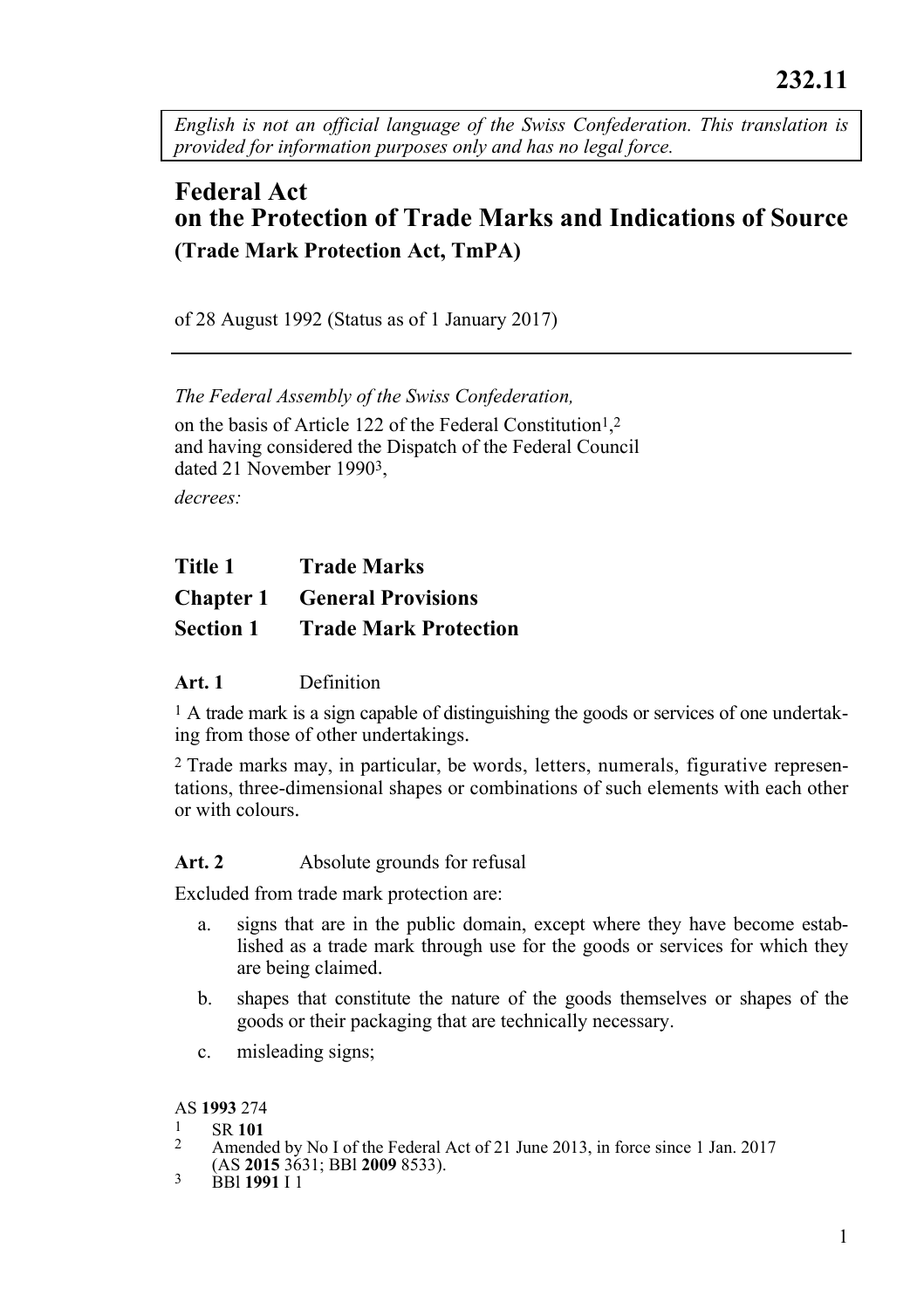d. signs contrary to public policy, morality or applicable law.

Art. 3 Relative grounds for refusal

1 Also excluded from trade mark protection are signs that are:

- a. identical to an earlier trade mark and are intended for the same goods or services;
- b. identical to an earlier trade mark and intended for similar goods or services such that a likelihood of confusion results.
- c. similar to an earlier trade mark and intended for the same or similar goods or services such that a likelihood of confusion results.

2 An earlier trade mark is:

- a. a filed or registered trade mark that gives rise to a right of priority under this Act (Art. 6-8).
- b. a trade mark that is well known in Switzerland within the meaning of Article 6bis of the Paris Convention for the Protection of Industrial Property of 20 March 1883 (Paris Convention)<sup>4</sup> at the time of filing the sign referred to in paragraph 1.

3 The grounds for refusal under this Article may only be invoked by the proprietor of the earlier trade mark.

Art. 4 **Registration in favour of the authorised user** 

Trade marks registered in the name of agents, representatives or other authorised users without the consent of the proprietor, or trade marks which remain entered in the Register after the withdrawal of such consent, are also not protected.

## **Section 2 Establishment of a Trade Mark Right; Priority**

Art. 5 Establishment of a trade mark right

A trade mark right is established on entry in the Register.

Art. 6 **Right of Priority** 

A trade mark right belongs to the person who first files the trade mark.

**Art. 7** Priority under the Paris Convention

1 Where a trade mark is first duly filed in another Member State of the Paris Convention<sup>5</sup> or with effect in such a Member State, the applicant or successor in title

4 SR **0.232.01, 0.232.04** 5 SR **0.232.01, 0.232.04**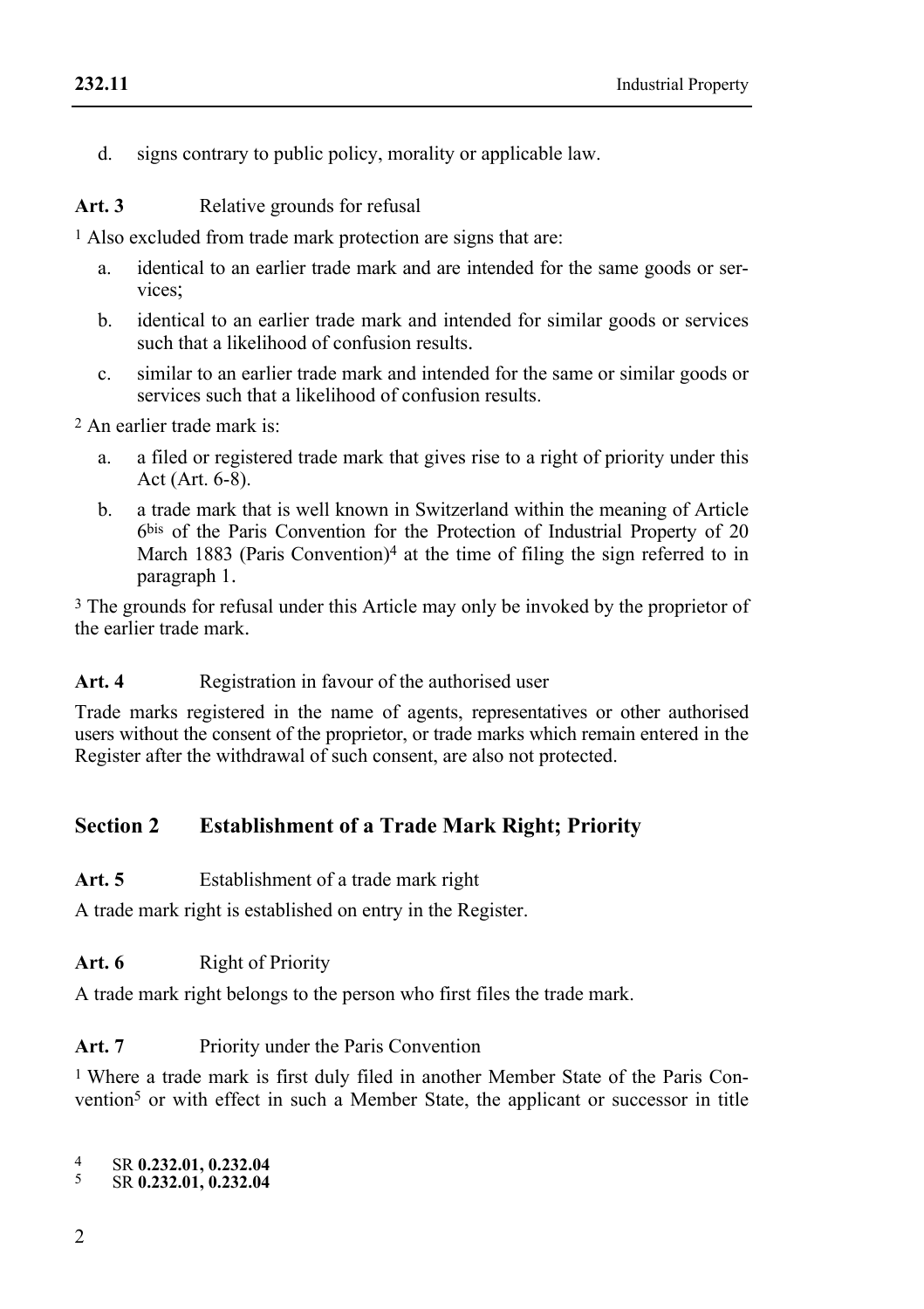may claim the date of the first filing for the filing of the same trade mark in Switzerland, provided the filing in Switzerland takes place within six months of the date of the first filing.

2 The first filing in a state that grants reciprocity to Switzerland has the same effect as the first filing in a Member State of the Paris Convention.

## **Art. 8** Exhibition priority

Any person who exhibits goods or services bearing a trade mark at an official or officially recognised exhibition under the Convention of 22 November 19286 Relating to International Exhibitions in a Member State of the Paris Convention7, may claim the opening date of the exhibition for filing the application provided that the trade mark is filed within six months of this date.

## **Art. 9** Declaration of priority

 $<sup>1</sup>$  Any person who claims priority under the Paris Convention<sup>8</sup> or exhibition priority</sup> must file a declaration of priority with the Swiss Federal Institute of Intellectual Property (IPI). The IPI may require the submission of a priority document.<sup>9</sup>

2 The claim is forfeited if the time limits and formal requirements laid down by the Ordinance are not complied with.

3 Registration of priority is merely a presumption in favour of the proprietor of the trade mark.

## **Section 3 Existence of a Trade Mark Right**

## Art. 10 Term of validity and renewal of registration

1 A registration is valid for 10 years from the date of filing the application.

2 A registration will be renewed for further periods of ten years if an application for renewal is submitted and the fees as set out in the Ordinance are paid.10

<sup>3</sup> The application for renewal must be submitted to the IPI within the last 12 months prior to the expiry of the term of validity, but not later than six months after its expiry.11

4 …12

- 6
- 
- 
- 6 SR **0.945.11**<br>
7 SR **0.232.01, 0.232.04**<br>
8 SR **0.232.01, 0.232.04**<br>
9 Amended by No I of the Federal Act of 21 June 2013, in force since 1 Jan. 2017<br>
(AS 2015 3631: BBI 2009 8533).
- (AS **2015** 3631; BBl **2009** 8533). 10 Amended by Annex No 2 of the Federal Act of 24 March 1995 on the Statue and Tasks of the Swiss Federal Institute of Intellectual Property, in force since 1 Jan. 1996 (AS 1995 5050: BBI 1994 III 964).
- (AS **1995** 5050; BBl **1994** III 964). 11 Amended by No I of the Federal Act of 21 June 2013, in force since 1 Jan. 2017 (AS **2015** 3631; BBl **2009** 8533).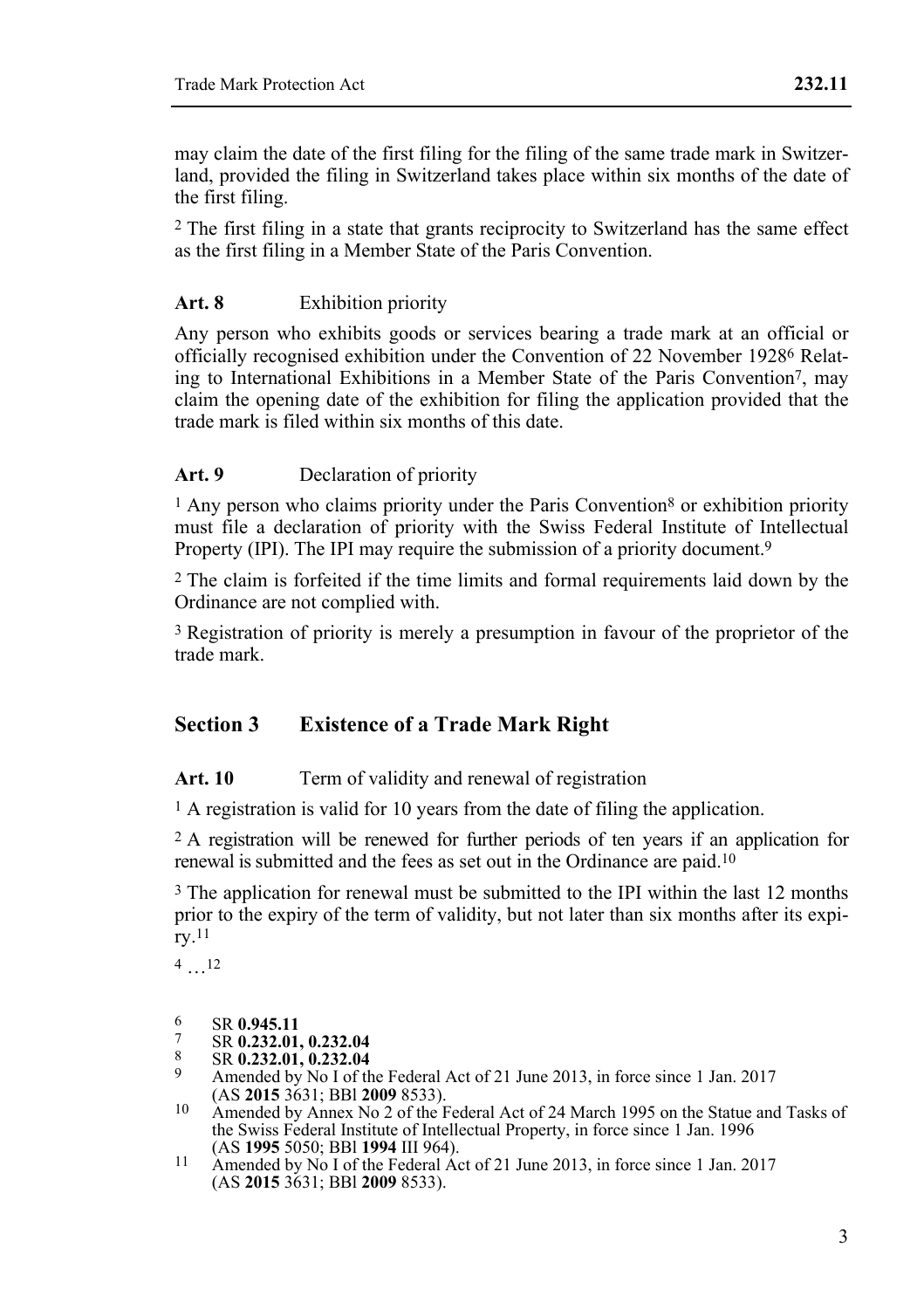### **Art. 11** Use of the trade mark

1 A trade mark is protected if it is used in relation to the goods or services for which it is claimed.

2 Use in a manner not significantly different from the registered trade mark and use for export purposes also constitute use of the trade mark.

3 Use of the trade mark with the consent of the proprietor is considered to be use by the proprietor himself.

## Art. 12 Consequences of non-use

1 Where the proprietor has not used the trade mark in relation to the goods or services for which it is claimed for an uninterrupted period of five years following the expiry of the opposition period with no opposition having been filed or upon conclusion of opposition proceedings, he may no longer assert his right to the trade mark, unless there are proper reasons for non-use.

2 If use of the trade mark is commenced or resumed after more than five years, the right to the trade mark is restored with effect from the original priority date, unless non-use of the trade mark has been invoked under paragraph 1 prior to its commencement or resumption of use.

3 Any person who invokes non-use of a trade mark is required to substantiate his claim; evidence of use is required to be provided by the proprietor of the trade mark.

## **Section 4 Rights Conferred by a Registered Trade Mark**

## **Art. 13** Exclusive right

<sup>1</sup> A trade mark right confers on the proprietor the exclusive right to use the trade mark to identify the goods or services for which it is claimed and to dispose of it.

2 The proprietor of a trade mark may prohibit others from using a sign that is excluded from trade mark protection under Article 3 paragraph 1, in particular, from:

- a. affixing the sign to goods or their packaging;
- b. offering goods, placing them on the market or stocking them for such purposes under the sign;
- c. offering or providing services under the sign;
- d. importing, exporting or carrying in transit goods under the sign;13
- e. using the sign on business papers, in advertising, or otherwise in the course of trade.

<sup>12</sup> Repealed by Annex No 2 of the Federal Act of 24 March 1995 on the Statute und Tasks of the Swiss Federal Institute of Intellectual Property (AS **1995** 5050; BBl **1994** III 964). 13 Amended by Annex No 3 of the Federal Act of 22 June 2007, in force since 1 July 2008

<sup>(</sup>AS **2008** 2551; BBl **2006** 1).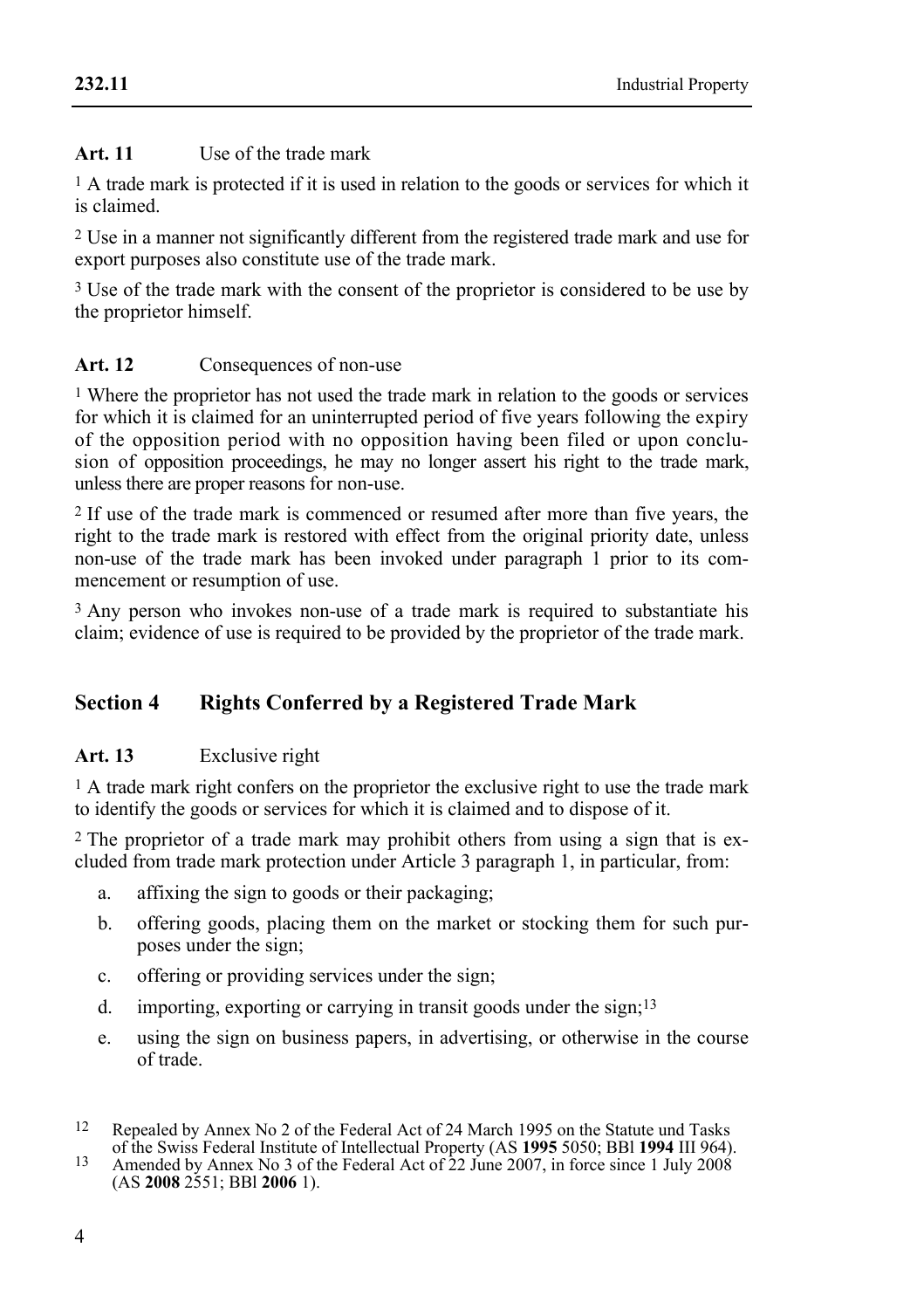2bis The proprietor of the trade mark may also assert the rights under paragraph 2 letter d if the import, export or transit of commercially manufactured goods is carried out for private purposes.14

<sup>3</sup> The proprietor of the trade mark may also assert the rights under this Article against authorised users in terms of Article 4.15

### Art. 14 **Limitation concerning previously used signs**

<sup>1</sup> The proprietor of a trade mark may not prohibit another person from continuing to use a sign to the same extent as already previously used prior to the filing of the application.

2 This right to continued use may only be assigned together with the undertaking.

#### **Art. 15** Famous trade marks

 $<sup>1</sup>$  The proprietor of a famous trade mark may prohibit others from using his trade mark</sup> for any type of goods or services if such use threatens the distinctiveness of the trade mark or exploits or damages its reputation.

2 Rights acquired before the trade mark became famous remain unaffected.

#### Art. 16 Reproduction of trade marks in dictionaries and other reference works

Where a registered trade mark is reproduced in a dictionary, in another reference work or in a similar work without reference to its registration, the proprietor of the trade mark may require that the publisher, editor or distributor of the work include a corresponding reference, at the latest in a reprint.

## **Section 5 Modifications concerning Trade Mark Rights**

#### **Art. 17** Assignment

<sup>1</sup> The proprietor may assign his trade mark in whole or in part for the goods or services for which it has been claimed.

2 The assignment is only valid if evidenced in writing. It is only effective in relation to third parties who are acting in good faith once it has been entered in the Register.

<sup>3</sup> Actions under this Act may be brought against the previous proprietor up to the entry of the assignment in the Register.

4 Unless otherwise agreed, the assignment of an undertaking also includes the assignment of its trade marks.

 $14$ Inserted by Annex No 3 of the Federal Act of 22 June 2007, in force since 1 July 2008 (AS 2008 2551; BBI 2006 1).

<sup>(</sup>AS **2008** 2551; BBl **2006** 1). 15 Amended by Annex No 3 of the Federal Act of 22 June 2007, in force since 1 July 2008 (AS **2008** 2551; BBl **2006** 1).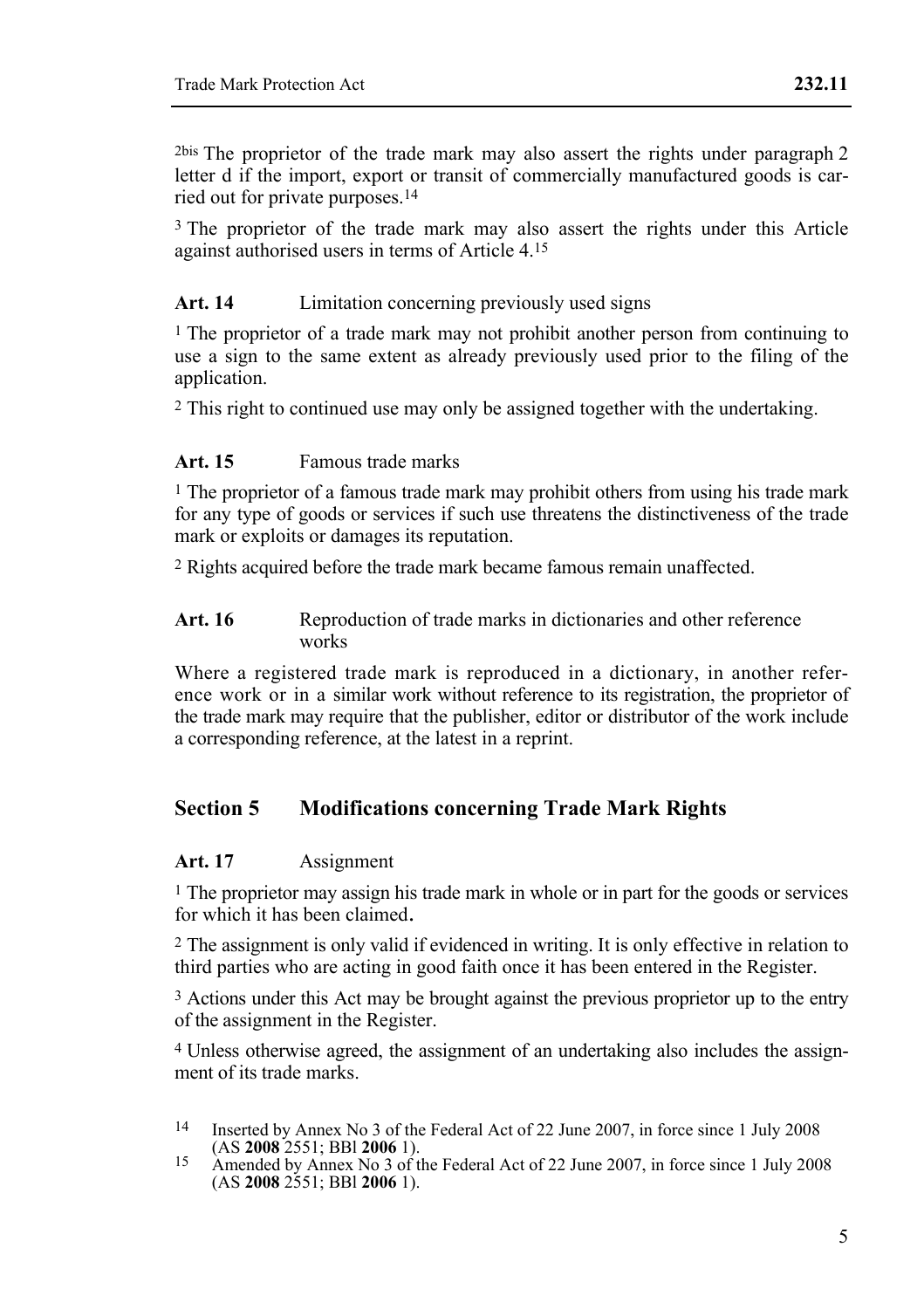#### **232.11**

## Art. 17*a*<sup>16</sup> Division of an application or registration

1 The proprietor of a trade mark may at any time request the division of a registration or an application for registration.17

2 The goods and services are divided between the divisional applications or divisional registrations.

3 Divisional applications or registrations retain the filing date and priority date of the original application or original registration.

## **Art. 18** Licencing

<sup>1</sup> The proprietor of a trade mark may permit others to use the trade mark for the goods or services for which it is claimed, in whole or in part, and for the whole territory or a part of Switzerland only.

2 The licence shall be entered in the Register at the request of one of the parties. It then becomes binding on any rights to the trade mark subsequently acquired.

## **Art. 19** Usufruct and pledge; compulsory enforcement

<sup>1</sup> A trade mark may be subject to usufruct, pledge or compulsory enforcement measures.

2 Usufruct and pledges only have effect against third parties acting in good faith if they are entered in the Register.

## **Section 6 International Treaties**

## **Art. 20**

 $1 \t18$ 

2 Where international treaties binding on Switzerland grant more extensive rights than this Act, such rights also apply to Swiss nationals.

## **Chapter 2 Guarantee Marks and Collective Marks**

## **Art. 21** Guarantee marks

<sup>1</sup> A guarantee mark is a sign that is used by several undertakings under the supervision of the proprietor of the mark and which serves to guarantee the quality, geo-

- <sup>16</sup> Inserted by No I of the Federal Act of 4 Oct. 1996, in force since 1 May 1997 (AS **1997** 1028: BBI **1996** II 1425).
- 17 Amended by No I of the Federal Act of 21 June 2013, in force since 1 Jan. 2017<br>(AS **2015** 3631: BBI **2009** 8533).
- <sup>18</sup> Repealed by No II 11 of the Federal Act of 20 March 2008 on the Formal Revision of Federal Legislation, with effect since 1 August 2008 (AS **2008** 3437; BBl **2007** 6121).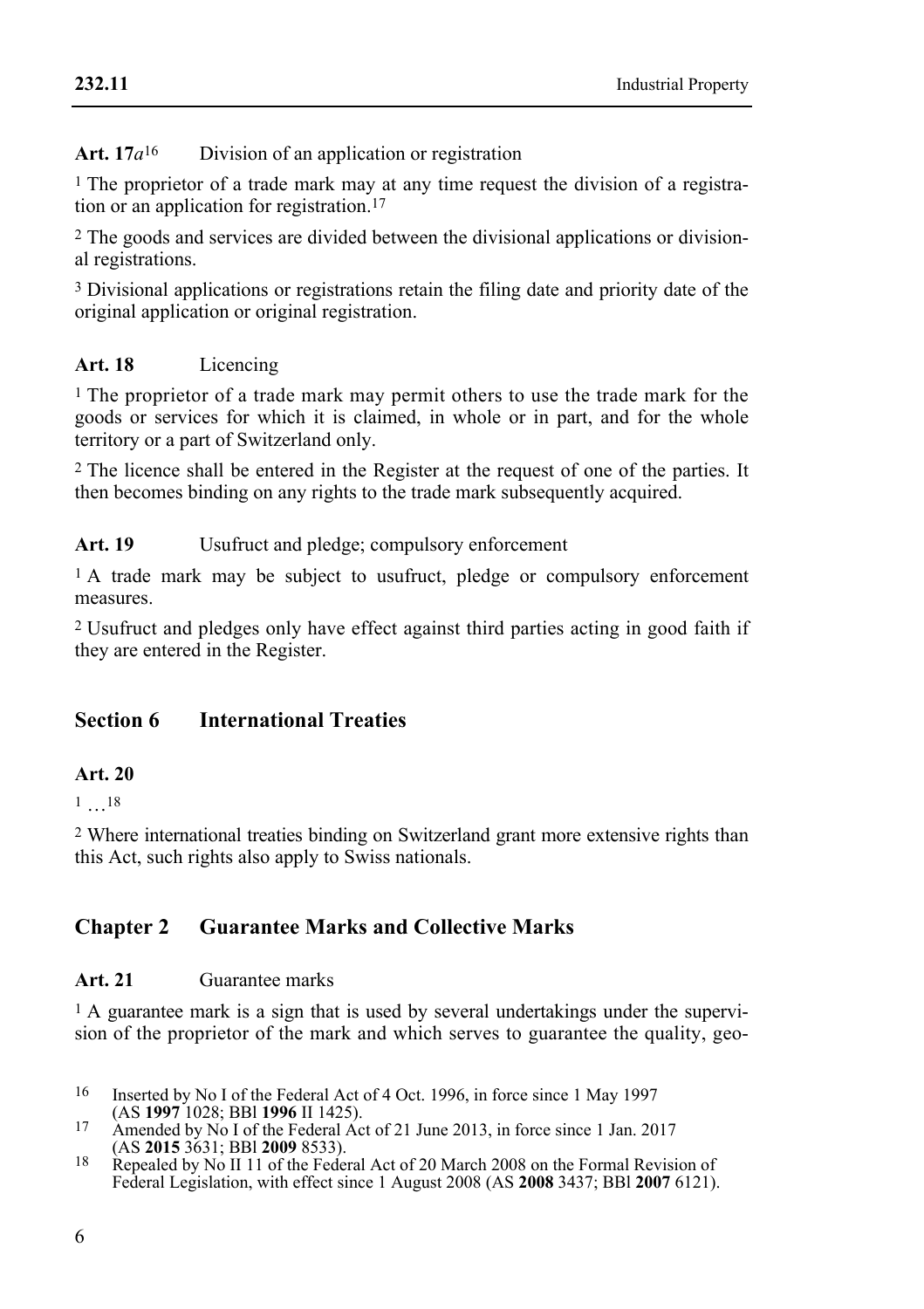graphical origin, the method of manufacture or other characteristics common to goods or services of such undertakings.

2 A guarantee mark may not be used for goods or services of the proprietor of the mark or of an undertaking with which he has close economic ties.

<sup>3</sup> In return for equitable remuneration, the proprietor of the guarantee mark must allow any person to use it for goods or services that possess the common characteristics guaranteed under the regulations governing the use of the mark.

## **Art. 22** Collective marks

A collective mark is a sign of an association of manufacturing, trading or service undertakings which serves to distinguish the goods or services of the members of the association from those of other undertakings.

### Art. 23 Regulations governing the use of guarantee/collective marks

<sup>1</sup> The applicant of a guarantee or collective mark must file regulations governing the use of the mark with the IPI19.

2 The regulations for guarantee marks shall designate the common characteristics of the goods or services which the mark is intended to guarantee; they shall also provide for an effective control of the use of the mark and for appropriate sanctions.

3 The regulations for collective marks shall designate those undertakings that are entitled to use the mark.

4 The regulations may not be contrary to public policy, morality or applicable law.

#### Art. 24 • **Approval of the regulations**

The regulations must be approved by the IPI. Approval will be granted if the requirements under Article 23 are fulfilled.

#### **Art. 25** Unlawful regulations

Where the regulations do not fulfil or no longer fulfil the requirements of Article 23 and the proprietor of the mark does not remedy the situation within the time limit determined by the court, the registration of the mark becomes null and void on expiry of this time limit.

#### Art. 26 Use in contravention of the regulations

Where the proprietor of the mark tolerates repeated use of a guarantee or collective mark that infringes the main provisions of the regulations and he does not remedy the situation within the time limit determined by the court, the registration of the mark becomes null and void on expiry of this time limit.

<sup>19</sup> Term in accordance with No I of the Federal Act of 21 June 2013, in force since 1 Jan. 2017 (AS **2015** 3631; BBl **2009** 8533). Account has been taken of this term throughout the text of this Act.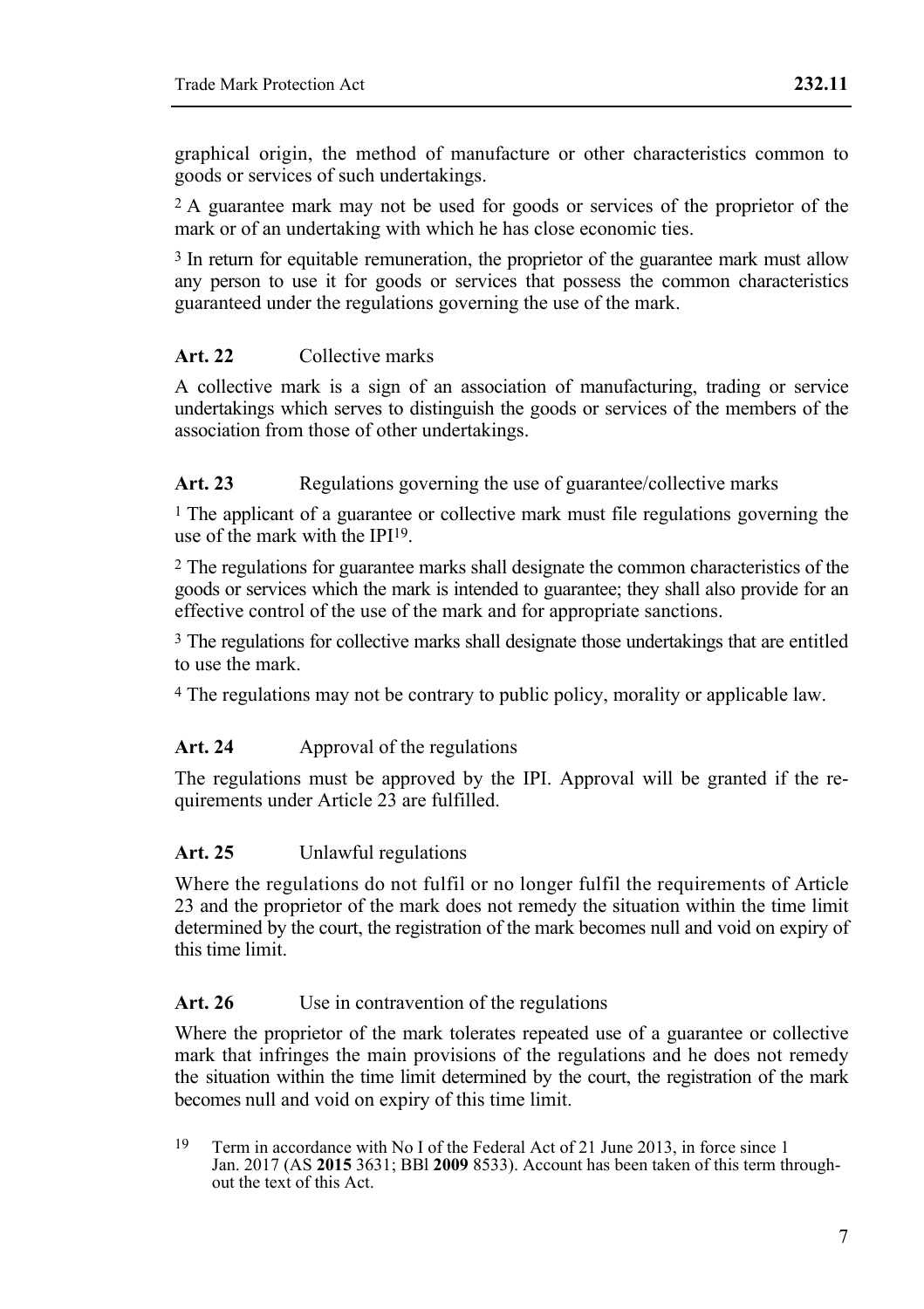## **Art. 27** Assignment and licencing

The assignment of a guarantee or collective mark and the grant of licences with respect to collective marks are only valid if entered in the Register.

## **Chapter 2***a*<sup>20</sup> **Geographical Marks**

### **Art. 27***a* Subject matter

By way of derogation from Article 2 letter a, a geographical mark may be registered for:

- a. a designation of origin or a geographical indication registered under Article 16 of the Agriculture Act of 19 April 199821 (AgricA), or a geographical indication registered under Article 50*a* of this Act;
- b. a registered designation of origin protected under Article 63 AgricA or a foreign wine designation which meets the requirements of Article 63 AgricA;
- c. an indication of source that is the subject matter of a Federal Council ordinance under Article 50 paragraph 2, or a foreign indication of source that is based on an equivalent foreign regulation.

### **Art. 27***b* Entitlement to register

The registration of a geographical mark may be requested by:

- a. the group which registered the designation of origin or the geographical indication, or where such group no longer exists, the representative group which has assumed the role of protecting this designation of origin or geographical indication;
- b. the Swiss canton that protects the registered designation of origin or the foreign authority responsible for the regulation of wine designations corresponding to Article 63 Agric $A^{22}$ , as well as the group that obtained the protection of such a foreign wine designation;
- c. the umbrella organisation of an economic sector for which the Federal Council has enacted an ordinance based on Article 50 paragraph 2 or which acts on the basis of on an equivalent foreign regulation.

## Art. 27*c* Trade mark regulations

1 The applicant for a geographical mark must file regulations governing the use of the mark with the IPI.

22 SR **910.1**

<sup>20</sup> Inserted by No I of the Federal Act of 21 June 2013, in force since 1 Jan. 2017 (AS **2015** 3631; BBl **2009** 8533). 21 SR **910.1**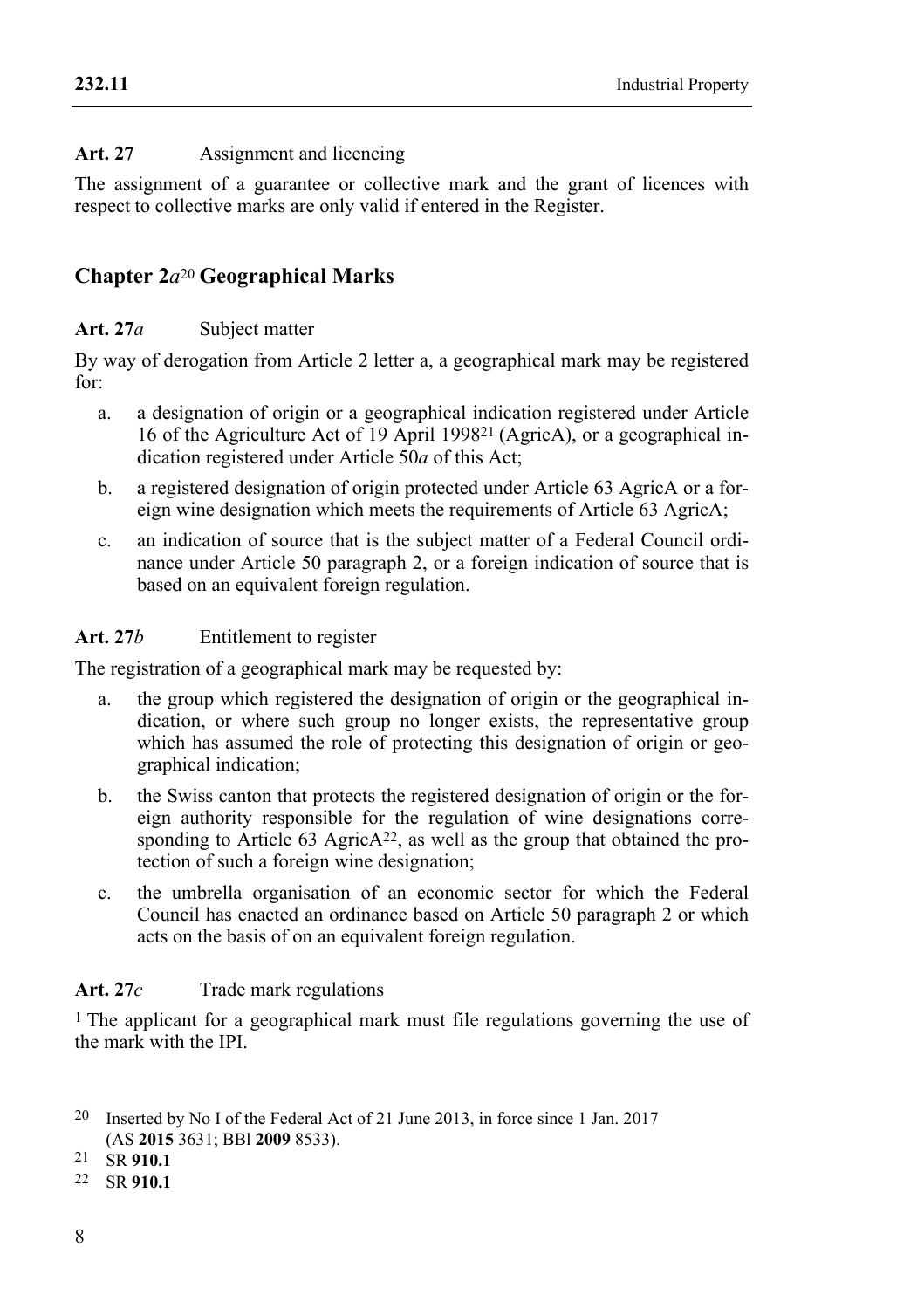2 The regulations must correspond to the product specification or the applicable provisions; they may not provide for remuneration in exchange for use of the geographical mark.

#### **Art. 27***d* Rights

 $<sup>1</sup>$  A geographical mark may be used by any person provided that the requirements of</sup> the regulations are fulfilled.

2 The proprietor of a geographical mark may prohibit others from using the mark in the course of trade for identical or comparable goods where such use contravenes the regulations.

#### Art. 27*e* Non-applicable provisions

1 By way of derogation from Articles 17 and 18, a geographical mark may not be transferred or licensed.

2 By way of derogation from Article 31, the proprietor of a geographical mark may not oppose the registration of a trade mark.

3 The provisions governing the use of the trade mark and consequences of non-use under Articles 11 and 12 do not apply.

# **Chapter 3 Registration of Trade Marks**

## **Section 1 Registration Procedure**

#### **Art. 28** Filing

<sup>1</sup> Any person may file a trade mark application.

2 When filing an application with the IPI, the following must be submitted:

- a. an application for registration with details of the name or company name of the applicant;
- b. a representation of the trade mark;
- c. a list of goods or services for which the trade mark is to be claimed.

3 When filing an application, the relevant fees prescribed in the Ordinance must be paid.23

4 …24

<sup>23</sup> Amended by Annex No 2 of the Federal Act of 24 March 1995 on the Statute and Tasks of the Swiss Federal Institute of Intellectual Property, in force since 1 Jan. 1996 (AS 1995 5050; BBI 1994 III 964).

<sup>&</sup>lt;sup>24</sup> Repealed by Annex No 2 of the Federal Act of 24 March 1995 on the Statute und Tasks of the Swiss Federal Institute of Intellectual Property 1996 (AS **1995** 5050; BBl **1994** III 964).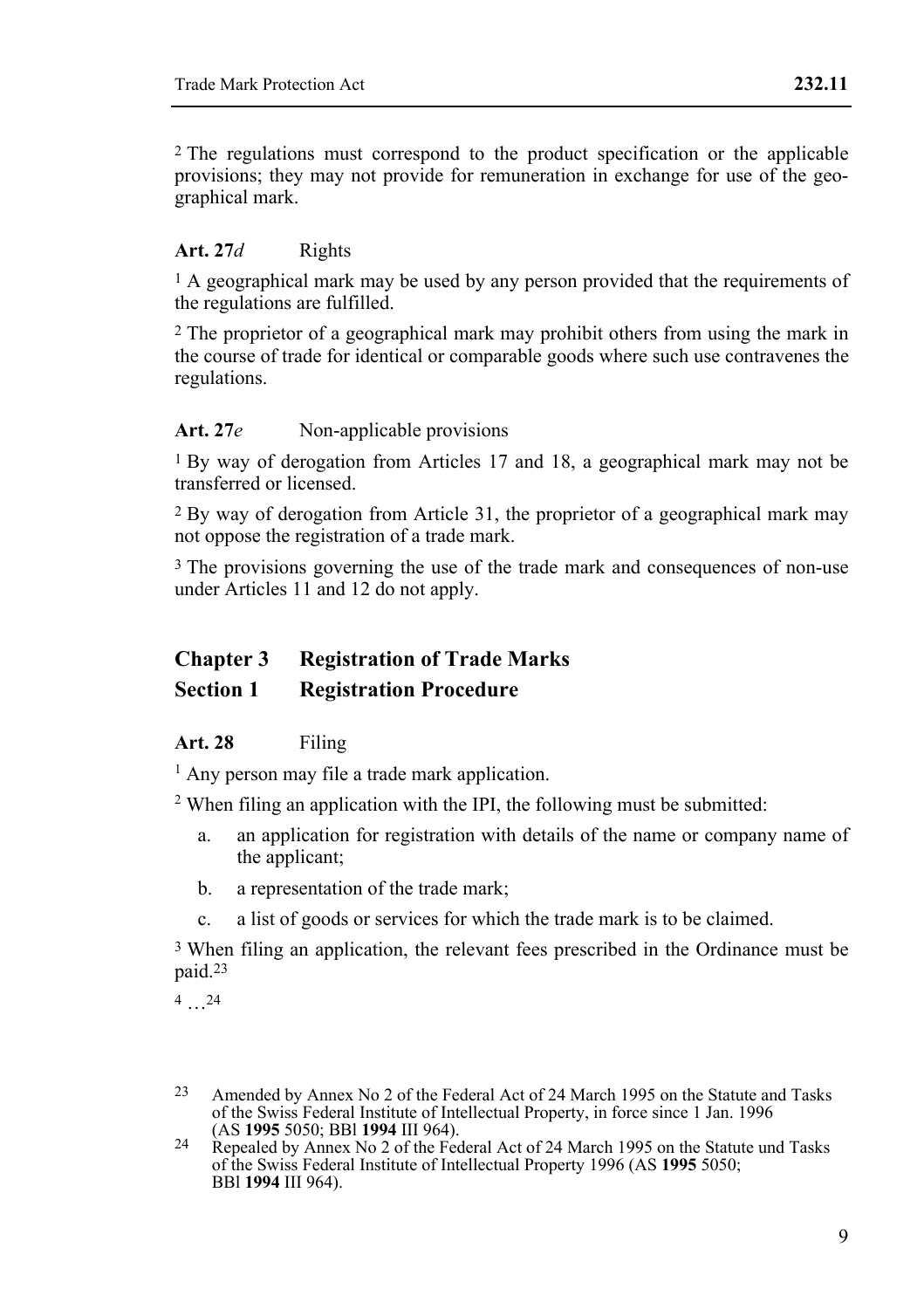### **232.11**

## **Art. 29** Date of filing

<sup>1</sup> A trade mark is considered to have been filed once the documents referred to in Article 28 paragraph 2 have been submitted.

2 If, after filing an application, a trade mark is replaced or essential elements of it are modified or if the list of goods or services is extended, then the date of filing is considered to be the day on which those modifications were submitted.

## Art. 30 **Decision and registration**

1 The IPI shall dismiss an application for registration if it does not fulfil the requirements of Article 28 paragraph 2.

2 It shall reject the application for registration if:

- a. it does not fulfil the formal requirements laid down in this Act or in the Ordinance;
- b. the prescribed fees have not been paid;
- c. absolute grounds for refusal exist;
- d. the guarantee or collective mark does not fulfil the requirements of Articles 21–23.
- e.25 the geographical mark does not fulfil the requirements of Articles 27*a* –27*c.*

3 It shall register the trade mark if no grounds for refusal exist.

## **Section 2 Opposition Proceedings**

## **Art. 31** Opposition

1 The proprietor of an earlier trade mark may file an opposition to a registration on the basis of Article 3 paragraph 1.

1bis He may not file an opposition to a registration of a geographical mark.26

2 The opposition must be submitted in writing to the IPI with a statement of reasons within three months of publication of the registration. The opposition fee must also be paid within this time limit.

## **Art. 32** Providing *prima facie* evidence of use

If the applicant claims non-use of the earlier mark under Article 12 paragraph 1, the opposing party must provide *prima facie* evidence of the use of his trade mark or proper reasons for non-use.

 $25$ Inserted by No I of the Federal Act of 21 June 2013, in force since 1 Jan. 2017 (AS 2015 3631: BBI 2009 8533).

<sup>&</sup>lt;sup>26</sup> Inserted by No I of the Federal Act of 21 June 2013, in force since 1 Jan. 2017 (AS **2015** 3631; BBl **2009** 8533).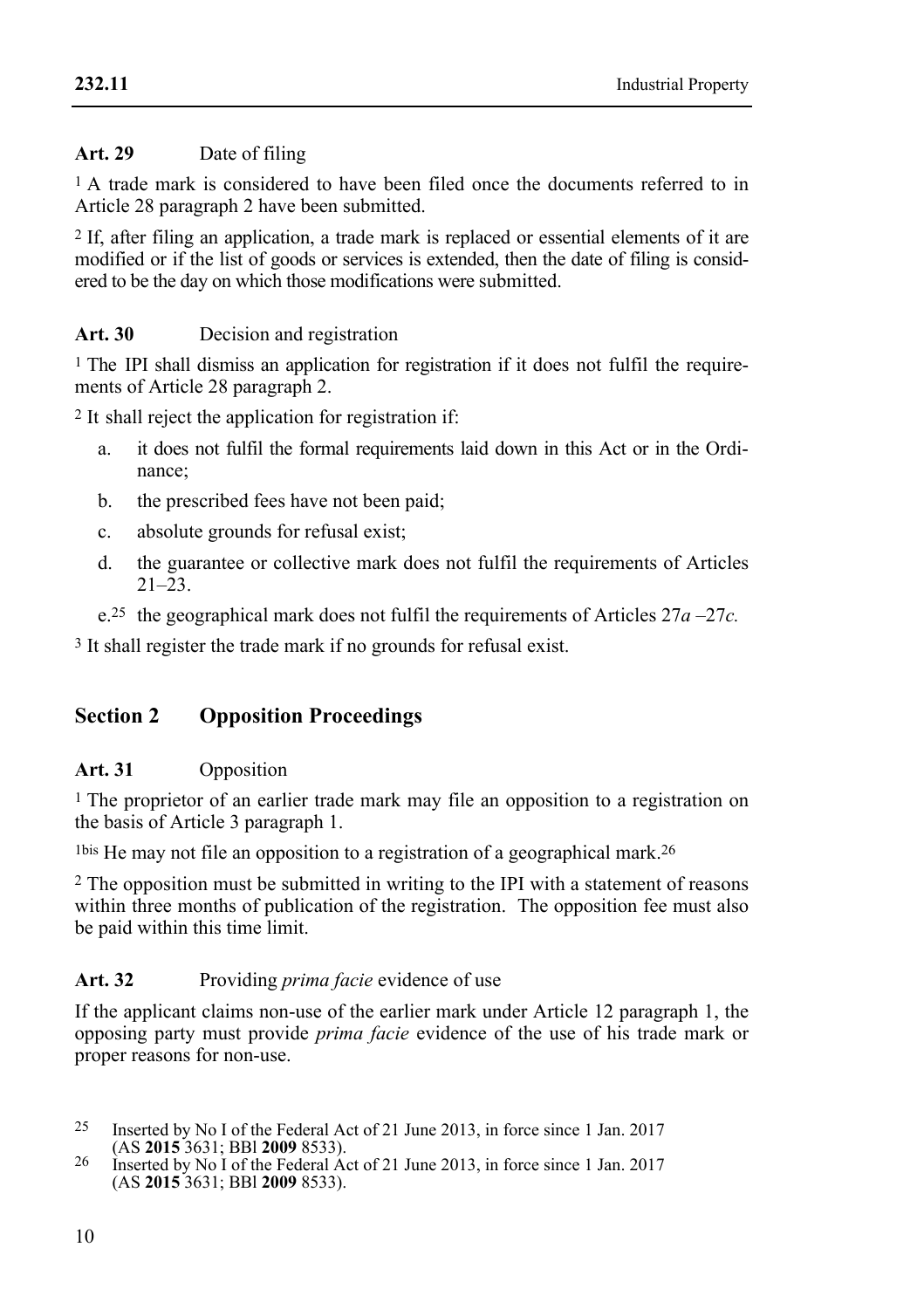### Art. 33 Decision on opposition

If the opposition is justified, the registration shall be revoked in whole or in part; if this is not the case, the opposition shall be rejected.

## **Art. 34** Costs

With its decision on the opposition, the IPI shall determine whether and to what extent the costs of the successful party shall be compensated by the unsuccessful party.

## **Section 3 Cancellation of the Registration**

## Art. 35 **Requirements<sup>27</sup>**

The IPI shall cancel a trade mark registration in whole or in part if:

- a. the proprietor requests the cancellation;
- b. the registration has not been renewed;
- c. the registration has been declared null and void in a final court decision;
- d.28 the protected designation of origin or the protected geographical indication on which the geographical mark is based is cancelled;
- e.29 a request for cancellation is approved.

## **Art. 35***a*30 Request

1 Any person may file a request for cancellation of the trade mark with the IPI on the grounds of non-use in accordance with Article 12 paragraph 1.

2 The request may be filed at the earliest:

- a. if no opposition has been filed: five years following the expiry of the opposition period;
- b. in the event of opposition proceedings: five years after the conclusion of opposition proceedings.

<sup>3</sup> The request is deemed to have been filed as soon as the appropriate fee has been paid.

<sup>27</sup> Amended by No I of the Federal Act of 21 June 2013, in force since 1 Jan. 2017<br>(AS 2015 3631: BBI 2009 8533).

<sup>&</sup>lt;sup>28</sup> Inserted by No I of the Federal Act of 21 June 2013, in force since 1 Jan. 2017<br>(AS **2015** 3631: BBI **2009** 8533).

<sup>(</sup>AS **2015** 3631; BBl **2009** 8533). 29 Inserted by No I of the Federal Act of 21 June 2013, in force since 1 Jan. 2017

<sup>(</sup>AS **2015** 3631; BBl **2009** 8533). 30 Inserted by No I of the Federal Act of 21 June 2013, in force since 1 Jan. 2017 (AS **2015** 3631; BBl **2009** 8533).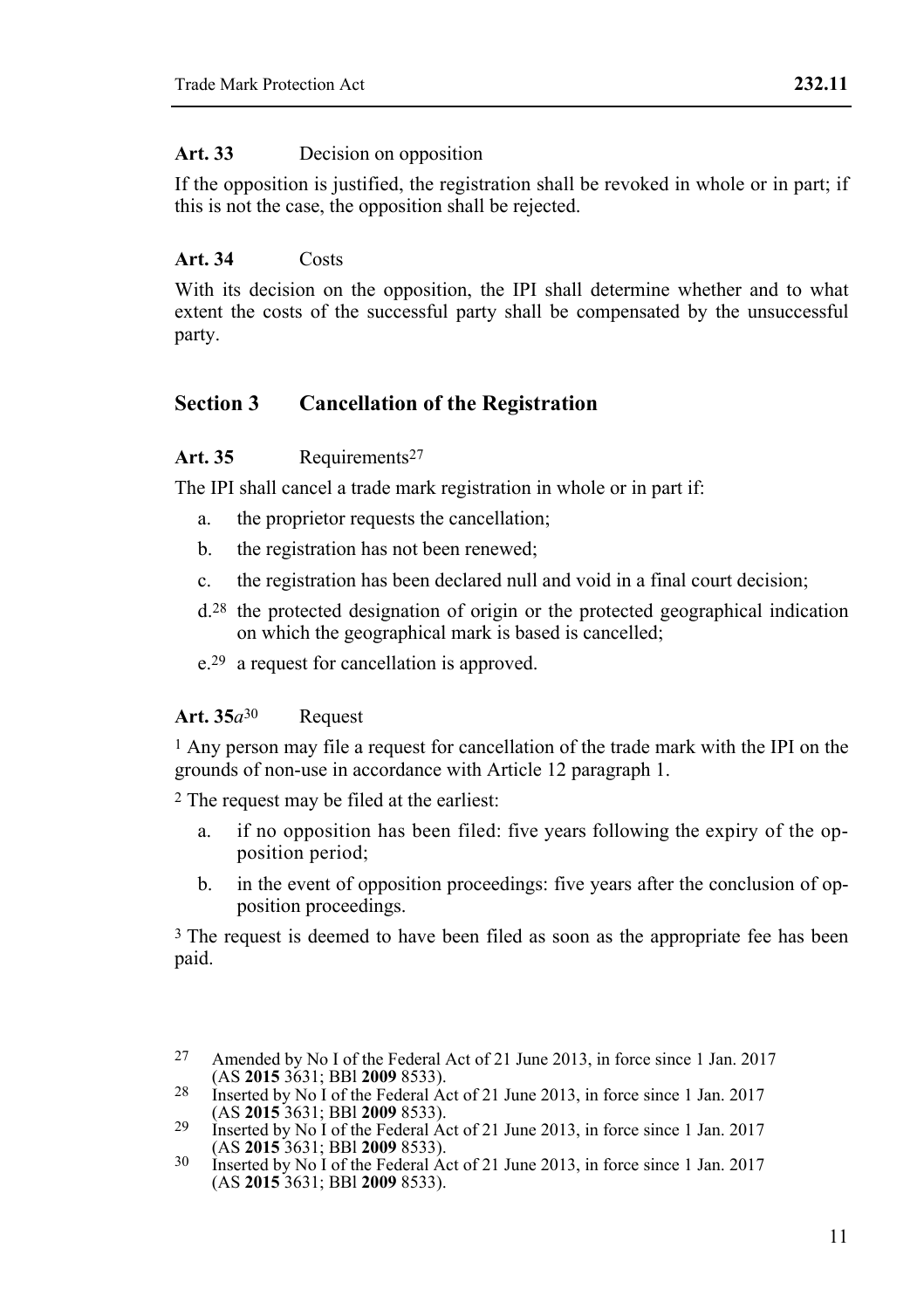### **Art. 35***b*31 Decision

1 The IPI shall reject the request, if:

- a. the applicant fails to show credible non-use of the trade mark; or
- b. the proprietor of the trade mark shows credible use of the trade mark or proper reasons for its non-use.

2 Where credible non-use is shown for only some of the goods or services claimed, the IPI shall approve the request only to the extent thereof.

3 With the decision on the request, the IPI shall determine whether and to what extent the costs of the successful party shall be reimbursed by the unsuccessful party.

**Art. 35***c*32 Procedure

The Federal Council shall enact rules governing the details of this procedure.

**Section 4 …** 

**Art. 36**33

## **Section 5 Register, Publications and Electronic Administrative Communication**<sup>34</sup>

## **Art. 37** Maintenance of the Register

The IPI shall maintain the Trade Mark Register.

## **Art. 38** Publications

1 The IPI shall publish:

- a. the registration of trade marks (Art. 30 para. 3);
- b. the renewal of trade mark registrations (Art. 10 para. 2);
- c. the revocation of trade mark registrations (Art. 33);
- d. the cancellation of trade mark registrations (Art. 35);
- $31$ Inserted by No I of the Federal Act of 21 June 2013, in force since 1 Jan. 2017<br>(AS 2015 3631: BBI 2009 8533).
- (AS **2015** 3631; BBl **2009** 8533). 32 Inserted by No I of the Federal Act of 21 June 2013, in force since 1 Jan. 2017
- <sup>33</sup> Repealed by Annex No 21 of the Federal Administrative Court Act of 17 June 2005, with effect from 1 Jan. 2007 (AS **2006** 2197; BBl **2001** 4202).<br><sup>34</sup> Amended by Annex No 4 of the Federal Act of 19 Dec. 2003 on Electronic Signatures, in
- force since 1 Jan. 2005 (AS **2004** 5085; BBl **2001** 5679).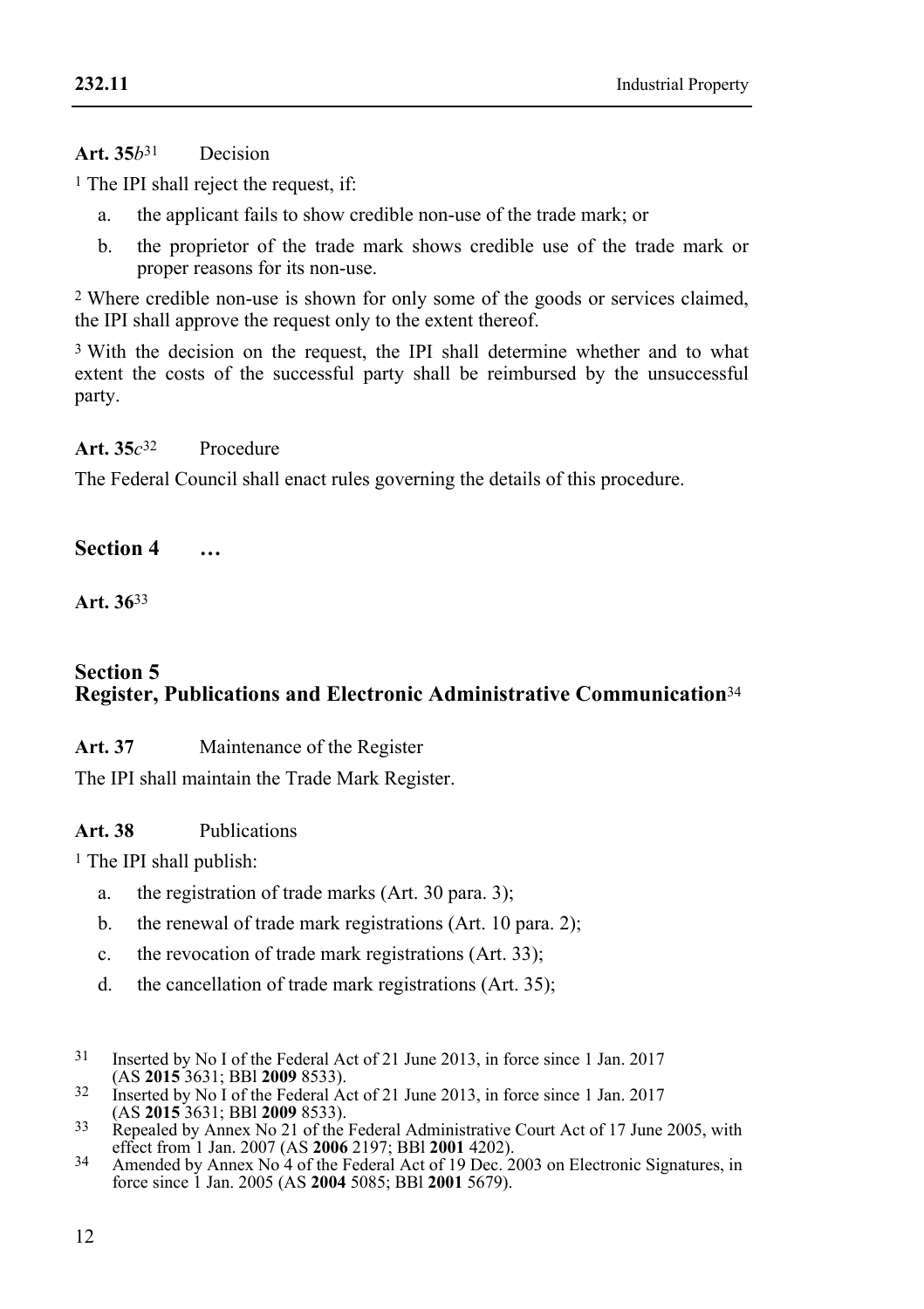2 The Federal Council shall determine which additional entries in the Register are to be published.

3 The IPI shall determine the organ of publication.35

### Art. 39 Access to the Register; inspection of the files

<sup>1</sup> Any person may inspect the Register, obtain information on its contents and request extracts from it.

2 In addition, any person may inspect the files of a registered trade mark.

3 The Federal Council shall regulate the cases in which inspection of the dossier is permitted prior to the registration of a trade mark.

### **Art. 40**36 Electronic administrative communication

1 The Federal Council may authorise the IPI to regulate electronic communication in accordance with the general provisions on the administration of federal justice.

2 The dossier and the files may be maintained and stored in electronic form.

3 The Trade Mark Register may be maintained in electronic form.

4 The IPI may make its database accessible, particularly online, to third parties; it may demand remuneration for this service.

5 The IPI's publications may be produced in electronic form; the electronic version, however, is only authoritative if the data is exclusively published in electronic form.

## **Section 6 Further Processing for Missed Time Limits**

#### **Art. 41**

1 If the applicant or the rights holder fails to observe a time limit required by the IPI, he may file a request with the latter for further processing. Article 24 paragraph 1 of the Federal Act of 20 December 196837 on Administrative Procedure remains reserved<sup>38</sup>

2 The request must be filed within two months of the applicant receiving notice of the expiry of the time limit, and at the latest within six months of expiry of the said time

 $35$ Amended by Annex No II 3 of the Designs Act of 5 Oct. 2001, in force since 1 July 2002 (AS 2002 1456: BBI 2000 2729).

Amended by Annex No 4 of the Federal Act of 19 Dec. 2003 on Electronic Signatures, in force since 1 Jan. 2005 (AS 2004 5085, BBI 2001 5679).

Force since 1 July 2008<br><sup>37</sup> SR **172.021** 38 Amended by Annex No 3 of the Federal Act of 22 June 2007, in force since 1 July 2008 (AS **2008** 2551; BBl **2006** 1).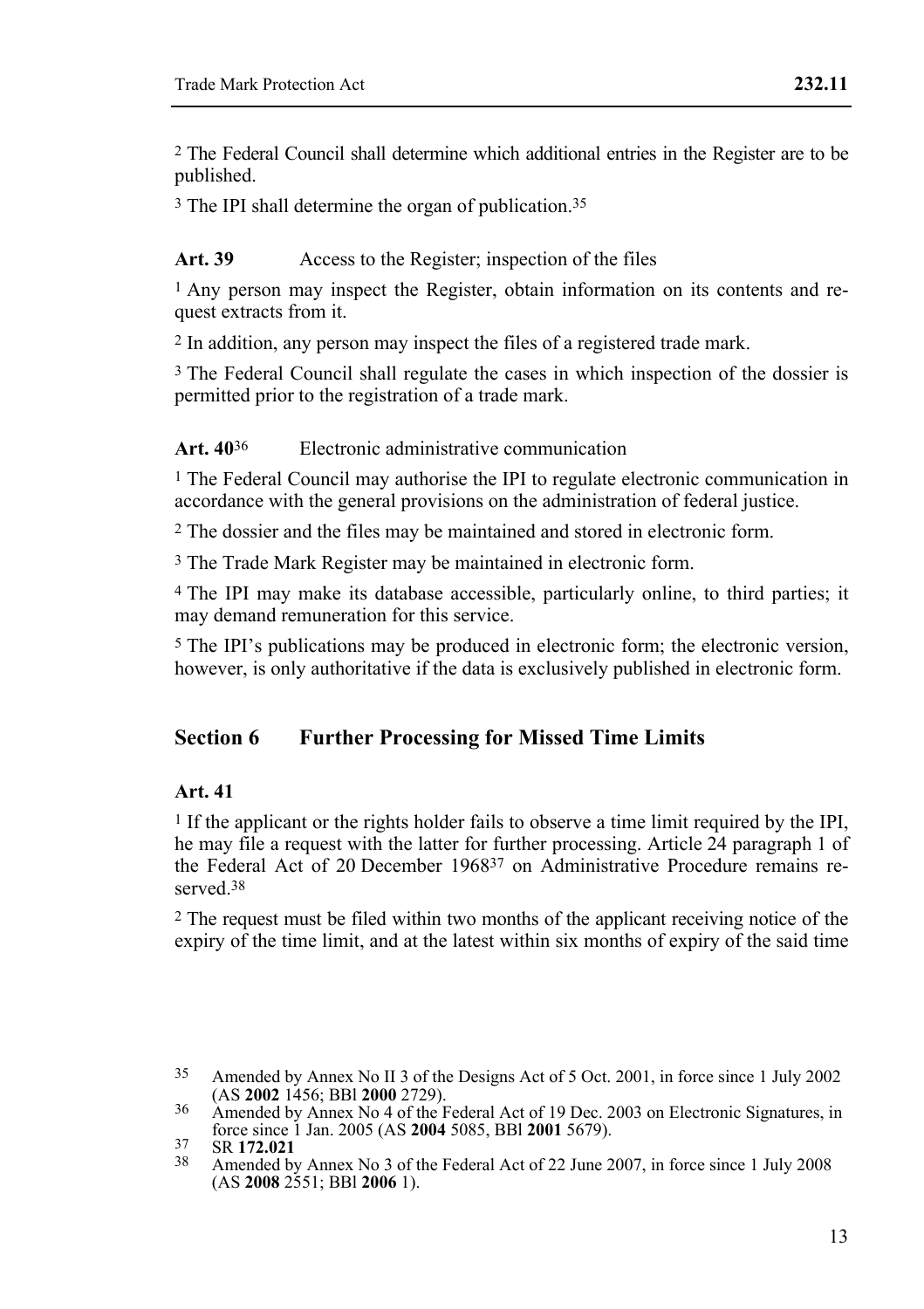limit; within this time limit, the omitted act must be carried out in full and the fees as set out in the Ordinance paid.39

3 If the request is approved, this will have the effect of restoring the situation that would have resulted from carrying out the act within the time limit.

4 Further processing is ruled out in the case of failure to observe:

- a. time limits for filing a request for further processing (para. 2);
- b. time limits for claiming priority under Articles 7 and 8;
- c. the time limit for filing opposition under Article 31 paragraph 2;
- d.40 the time limit for filing an application for renewal under Article 10 paragraph 3;
- e.41 the time limits in cancellation proceedings under Articles 35*a*–35*c*.

## **Section 7 Representation**

### **Art. 42**42

Any person who is party to an administrative procedure under this Act but is not domiciled or does not have a registered office in Switzerland must designate an address for service in Switzerland.

## **Section 8 Fees**

## **Art. 43**

1 In addition to the cases referred to in this Act, fees are payable for official actions in response to specific requests.

2 …43

- 39 Amended by Annex No 2 of the Federal Act of 24 March 1995 on the Statute and Tasks of the Swiss Federal Institute of Intellectual Property, in force since 1 Jan. 1996<br>(AS 1995 5050: BBI 1994 III 964).
- (AS **1995** 5050; BBl **1994** III 964). 40 Inserted by Annex No 3 of the Federal Act of 22 June 2007, in force since 1 July 2008
- (AS **2008** 2551; BBI **2006** I).  $\frac{41}{100}$  Inserted by No I of the Federal Act of 21 June 2013, in force since 1 Jan. 2017
- (AS **2015** 3631; BBl **2009** 8533). 42 Amended by Annex No 1 of the Patent Attorney Act of 20 March 2009, in force since
- 1 July 2011 (AS **2011** 2259; BBl **2008** 407). 43 Repealed by Annex No 2 of the Federal Act of 24 March 1995 on the Statute and Tasks of the Swiss Federal Institute of Intellectual Property, with effect from 1 Jan. 1996 (AS **1995** 5050; BBl **1994** III 964).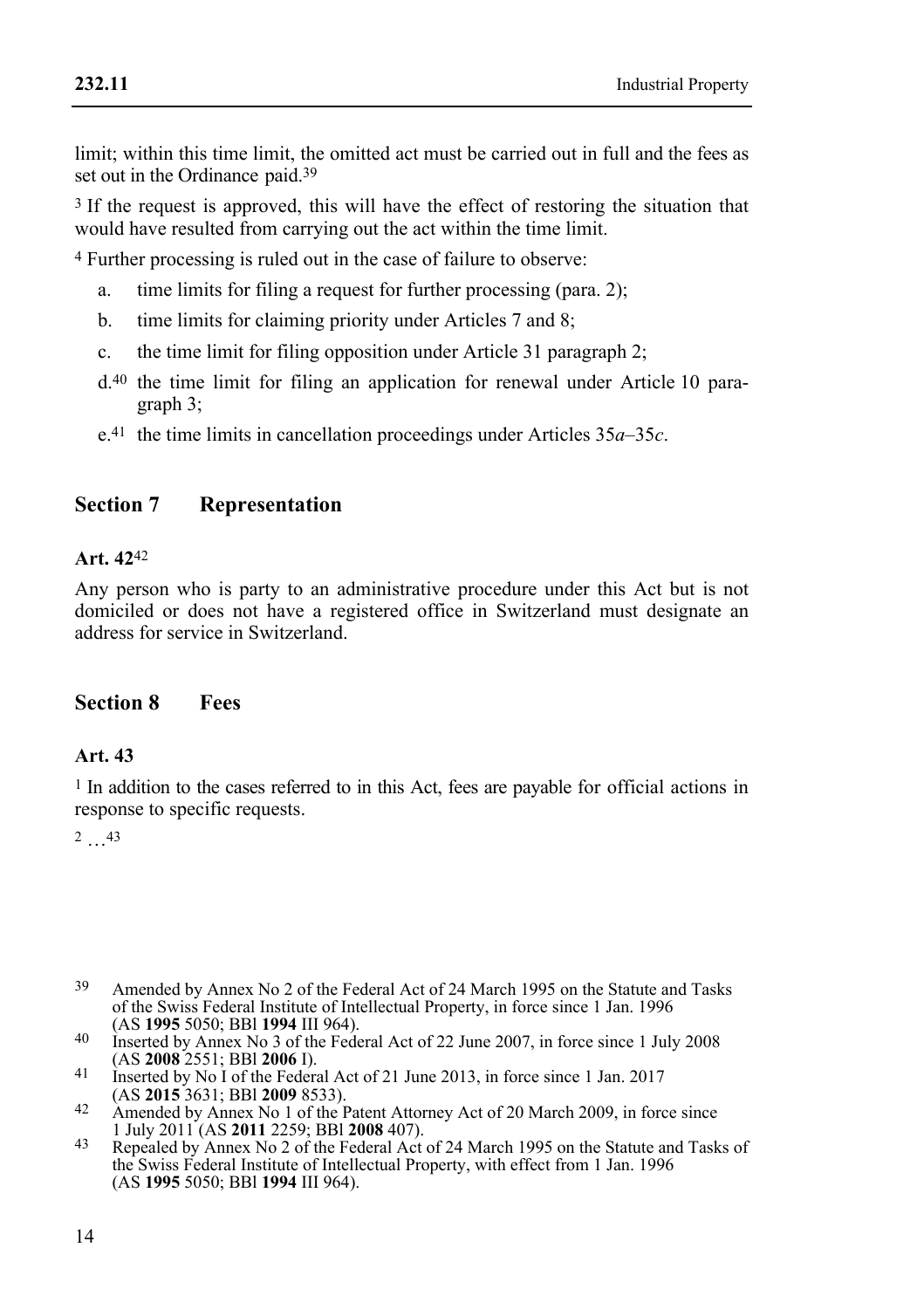## **Chapter 4**44 **International Registration of Trade Marks**

### **Art. 44** Applicable law

<sup>1</sup> This Chapter applies to international registrations under the Madrid Agreement Concerning the International Registration of Marks of 14 July 196745 (the Madrid Agreement) and the Protocol of 27 June 198946 relating to the Madrid Agreement concerning the International Registration of Marks (the Madrid Protocol) that are done through the intermediary of the IPI or which have effect in Switzerland.

2 The other provisions of this Act apply except where the Madrid Agreement, the Madrid Protocol or this Chapter provide otherwise.

### Art. 45 Application for registration in the International Register

1 It is possible to request the following through the intermediary of the IPI:

- a. the international registration of a trade mark provided that Switzerland is the country of origin in accordance with Article 1 paragraph 3 of the Madrid Agreement<sup>47,</sup> or Article 2 paragraph 1 of the Madrid Protocol<sup>48</sup>;
- b. the modification of an international registration provided that Switzerland is the country of the proprietor of the trade mark in accordance with the Madrid Agreement or the Madrid Protocol;
- c. the international registration of an application provided that Switzerland is the country of origin in accordance with Article 2 paragraph 1 of the Madrid Protocol.

2 The fees as set out in the Madrid Agreement, the Madrid Protocol and in the Ordinance must be paid for the international registration of a trade mark, an application for registration or the modification of an international registration.

#### Art. 46 **Effect of international registration in Switzerland**

1 An international registration with effect in Switzerland has the same effect as the filing of an application with the IPI and registration in the Swiss Register.

2 Such effect does not arise if and to the extent the internationally registered trade mark has been refused protection in Switzerland.

#### Art. 46*a* Conversion of an international registration into a national application for registration

1 An international registration may be converted into a national application for registration if:

- 
- 

 $44$ Amended by No I of the Federal Act of 4 Oct. 1996, in force since 1 May 1997 (AS **1997** 1028; BBl **1996** II 1425). 45 SR **0.232.112.3** 46 SR **0.232.112.4** 47 SR **0.232.112.3** 48 SR **0.232.141.4**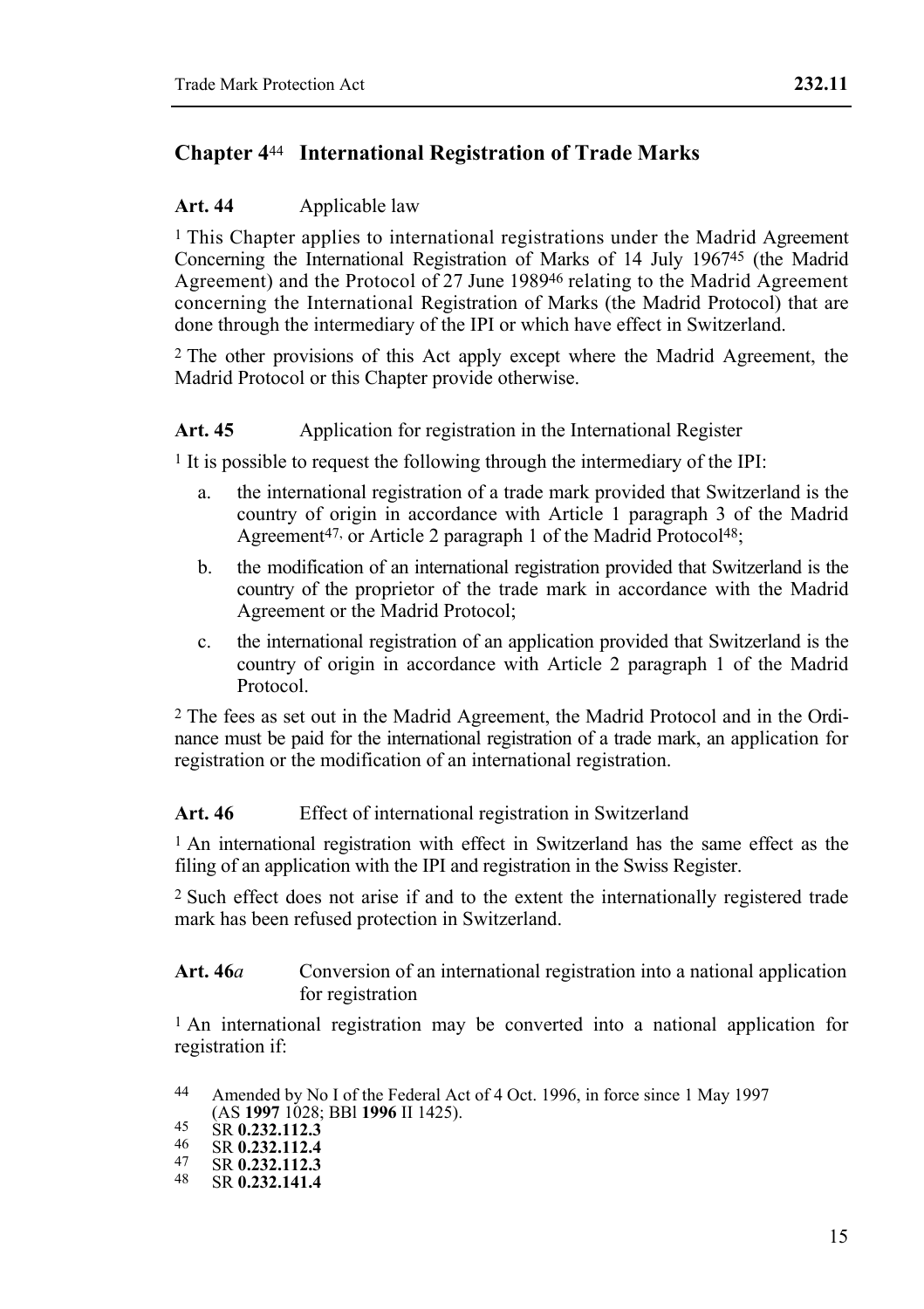- a. the application is submitted to the IPI within three months of cancelling the international registration;
- b. the international registration and the national application for registration concern the same trade mark;
- c. the goods and services indicated in the application were also the actual goods and services covered by the international registration having effect in Switzerland;
- d. the national application for registration fulfils the other requirements laid down in this Act.

2 Objections raised against the registration of trade marks filed in accordance with paragraph 1 are inadmissible.

## **Title 2 Indications of Source**

### **Art. 47** Principle

1 Indications of source are direct or indirect references to the geographical origin of goods or services, including references to their characteristics or the quality associated with their origin.

2 Geographical names and signs that are not understood by the relevant public as indicating a certain origin of the goods or services, are not considered indications of source within the meaning of paragraph 1.

3 It is prohibited to use:

- a. incorrect indications of source;
- b. designations that may be confused with an incorrect indication of source;
- c.49 a name, a company name, an address or a trade mark associated with goods or services of a different origin where this could be misleading.

3bis Where indications of source are used with additions such as «kind», «type», «style» or «imitation», the same requirements must be fulfilled that apply to the use of indications of source without these additions.50

3ter Indications regarding research or design or other specific activities associated with the product may only be used if this activity takes place entirely at the specified location  $\overline{5}1$ 

4 Regional or local indications of source for services are considered to be correct if such services satisfy the criteria of origin for the country concerned as a whole.

- 49 Amended by No I of the Federal Act of 21 June 2013, in force since 1 Jan. 2017<br>(AS 2015 3631: BBI 2009 8533).
- (AS **2015** 3631; BBl **2009** 8533). 50 Inserted by No I of the Federal Act of 21 June 2013, in force since 1 Jan. 2017
- (AS **2015** 3631; BBl **2009** 8533). 51 Inserted by No I of the Federal Act of 21 June 2013, in force since 1 Jan. 2017 (AS **2015** 3631; BBl **2009** 8533).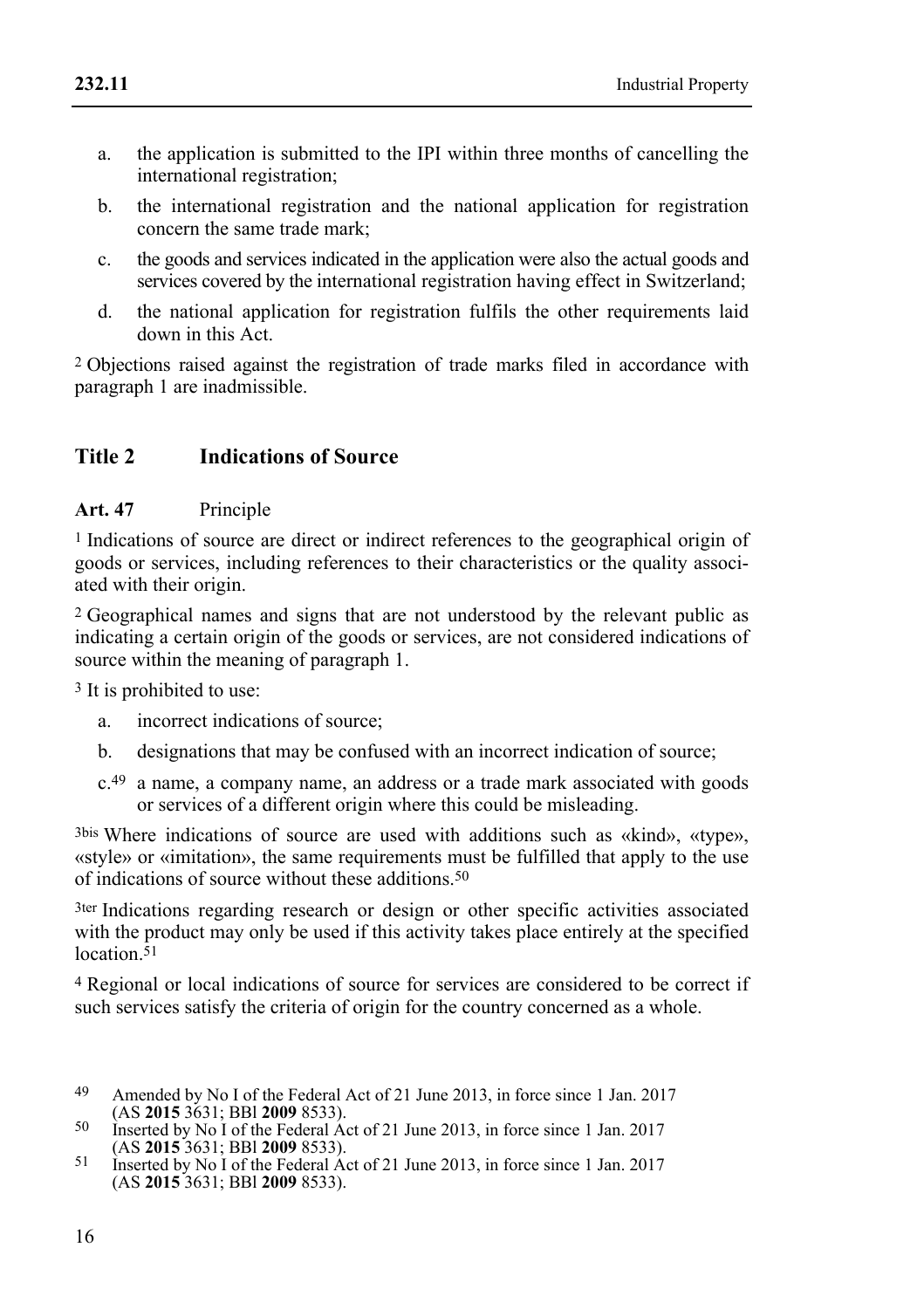#### Art. 48<sup>52</sup> Indications of source for goods

1 Indications of source for goods are considered to be correct if the requirements under Articles 48*a-*48*c* are fulfilled.

2 Any additional requirements such as compliance with manufacturing or processing principles or quality requirements that are customary or prescribed in the place of origin must also be fulfilled.

<sup>3</sup> In each individual case, all requirements are to be determined according to the understanding of the relevant public, and where applicable, in accordance with their influence on the reputation of the goods concerned.

4 The place of origin or processing for Swiss indications of source for natural products and foodstuffs is the Swiss territory and customs union areas. The Federal Council may define the border areas, which are exceptionally considered as the place of origin or processing for Swiss indications of source.

5 Where a foreign indication of source meets the statutory requirements of the country concerned, it is considered to be correct. Any possible misleading of consumers in Switzerland remains reserved.

#### Art. 48*a*<sup>53</sup> Natural products

The origin of a natural product corresponds to:

- a. for mineral products: the place where they were extracted;
- b. for plant products: the place where they were harvested;
- c. for meat: the place where the animals spent the predominant part of their lives:
- d. for other animal-derived products: the place where the animals were kept;
- e. for products of hunting or fishing: the place where such hunting or fishing was carried out;
- f. for farmed fish: the place where they were reared.

#### **Art. 48***b*54 Foodstuffs

1 Foodstuffs within the meaning of the Foodstuffs Act of 9 October 199255 (FSA) fall under this provision, with the exception of natural products under Article 48*a* of this Act. The Federal Council shall regulate the differences in detail.

 $52$ Amended by No I of the Federal Act of 21 June 2013, in force since 1 Jan. 2017 (AS 2015 3631: BBI 2009 8533).

<sup>(</sup>AS **2015** 3631; BBl **2009** 8533). 53 Inserted by No I of the Federal Act of 21 June 2013, in force since 1 Jan. 2017

<sup>&</sup>lt;sup>54</sup> Inserted by No I of the Federal Act of 21 June 2013, in force since 1 Jan. 2017 (AS **2015** 3631; BBl **2009** 8533). 55 SR **817.0**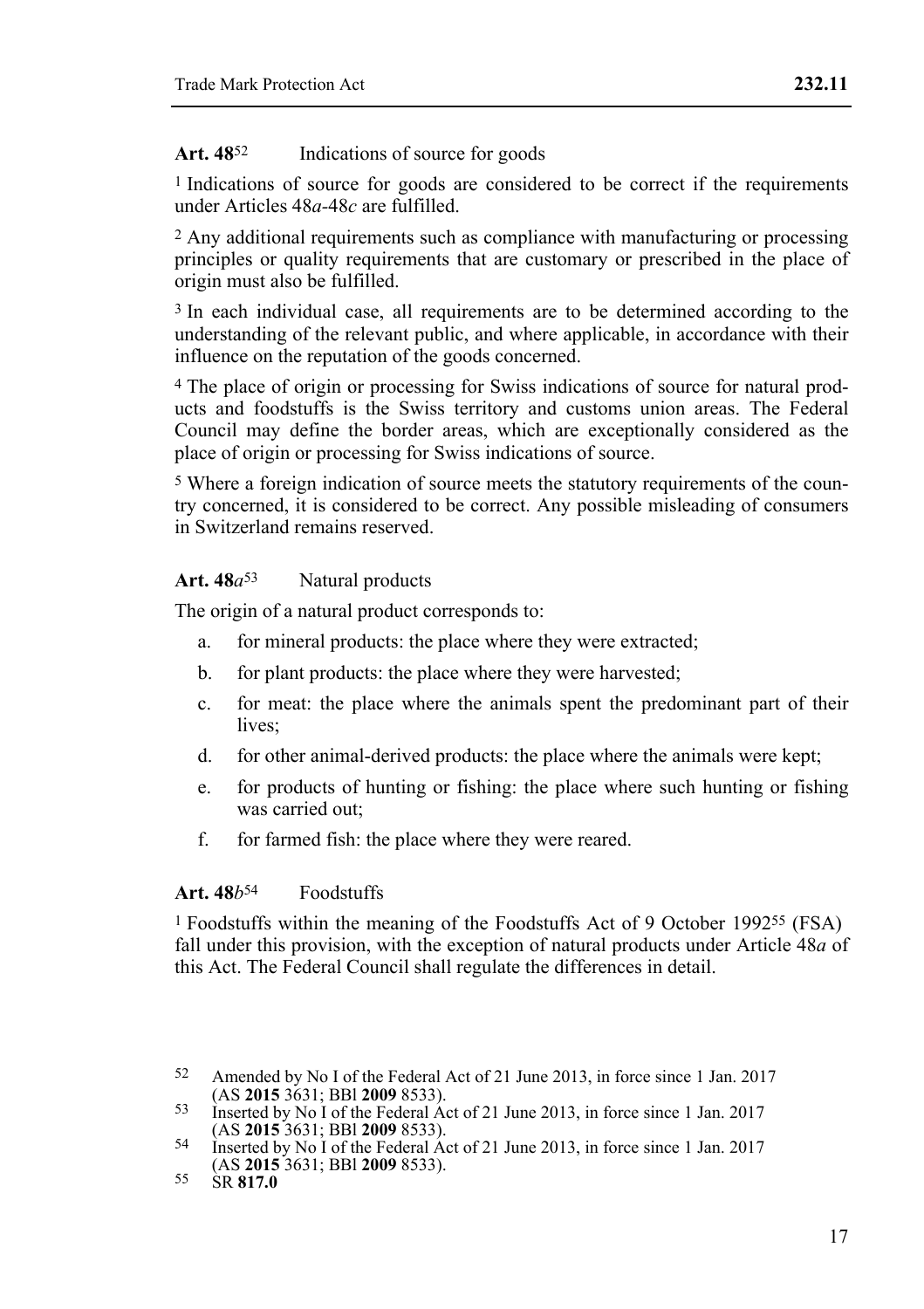**232.11** 

2 The origin of a foodstuff is the place from which at least 80 per cent of the raw material weight that makes up the foodstuff comes from. For milk and dairy products, the weight of milk as the raw material must equal 100 per cent.

3 Excluded from the calculation under paragraph 2 are:

- a. natural products which, due to natural conditions, cannot be produced at the place of origin;
- b. natural products that are temporarily not available in sufficient quantities at the place of origin.

4 For the calculation under paragraph 2, all raw materials for which the domestic self-supply rate is at least  $50$  per cent must be taken into account. Where the raw material self-supply rate is 20–49.9 per cent, only half of the raw materials are to be taken into account. Where the raw material self-supply rate is less than 20 per cent, the raw materials may be excluded from the calculation. The Federal Council shall regulate the details.

5 In addition, the indication of source must correspond to the place where the processing, which has given the foodstuff its essential characteristics, has taken place.

## **Art. 48***c*56 Other products, in particular industrial products

<sup>1</sup> The origin of other products, in particular industrial products, corresponds to the place where at least 60 per cent of the manufacturing costs are incurred.

2 For the calculation under paragraph 1, the following shall be taken into account:

- a. production and assembly costs;
- b. research and development costs;
- c. costs for quality assurance and certification which are prescribed by law or standardised in an economic sector.

3 Excluded from the calculation under paragraph 1 are:

- a. costs for natural products which, due to natural conditions, cannot be produced at the place of origin;
- b. costs for raw materials which, in accordance with an ordinance under Article 50 paragraph 2, are not available in sufficient quantities at the place of origin for objective reasons;
- c. packaging costs;
- d. transport costs;
- e. the costs for distribution of the goods, as well as costs for marketing and customer service.

<sup>56</sup> 56 Inserted by No I of the Federal Act of 21 June 2013, in force since 1 Jan. 2017 (AS **2015** 3631; BBl **2009** 8533).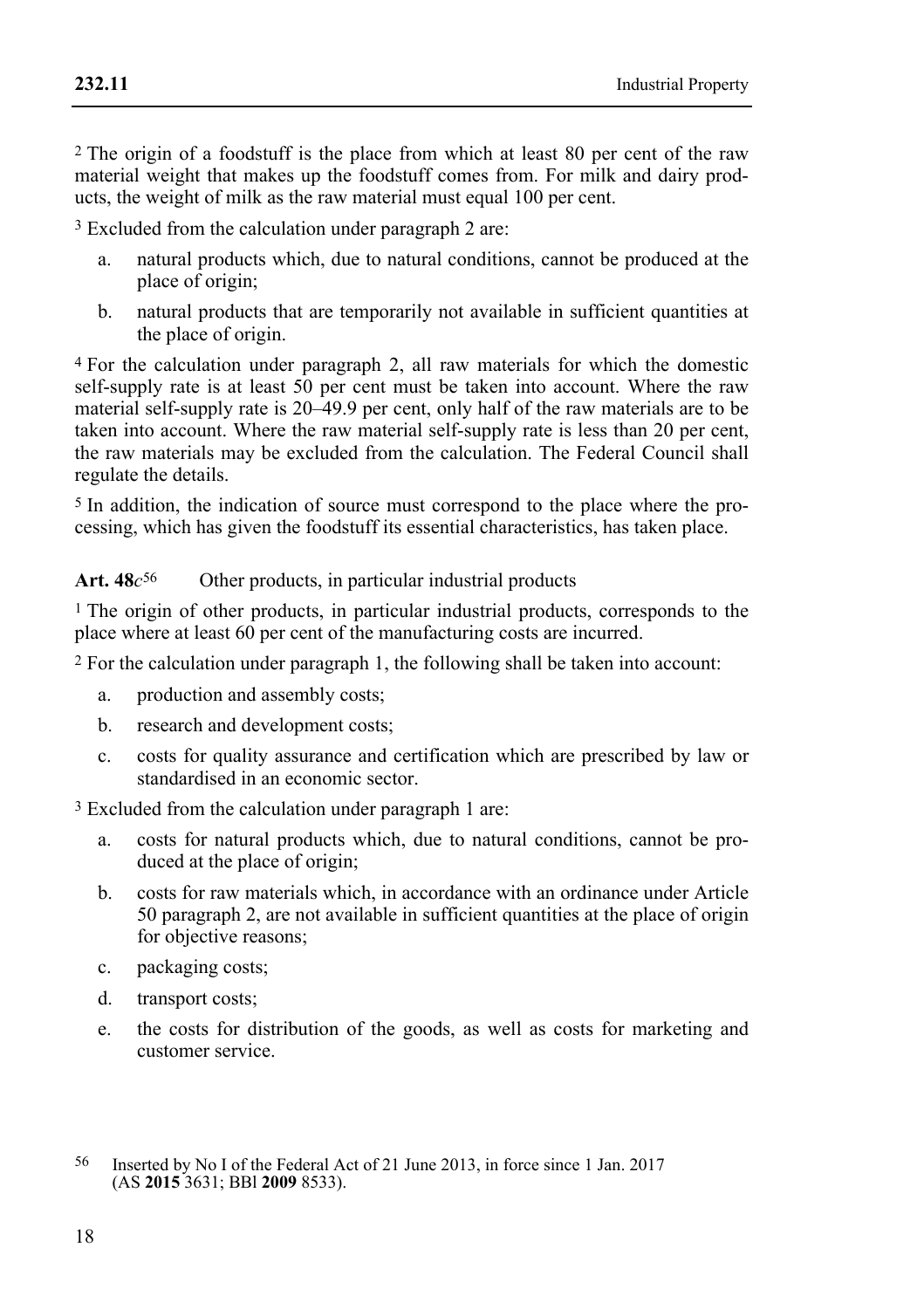4 In addition, the indication of source must correspond to the place where the activity, which gave the product its essential characteristics, took place. In all cases, an essential manufacturing step must have been carried out at this place.

#### Art.  $48d^{57}$  Exceptions

The requirements set out in Articles 48*a*–48*c* do not apply if:

- a. a geographical indication was registered under Article 16 AgricA58 prior to the entry into force of this provision; or
- b. a manufacturer is able to prove that the indications of source used correspond to the relevant public.

#### **Art. 49**59 Indications of source for services

1 The indication of source of a service is considered to be correct if:

- a. it corresponds to the registered office of the person providing the service; and
- b. a place of effective administration of this person is located in the same country.

2 Where a parent company fulfils the requirements of paragraph 1 letter a, and either it or one of its subsidiaries effectively controlled by it and domiciled in the same country fulfils the requirements of paragraph 1 letter b, then the indication of source is also considered to be correct for similar services provided by the foreign subsidiaries and the branch offices of the parent company.

<sup>3</sup> Any additional requirements such as compliance with prescribed or customary principles of providing the service or the traditional association of the person providing the service with the country of origin must also be fulfilled.

4 A foreign indication of source is considered to be correct where it meets the statutory requirements of the country concerned. Any possible misleading of consumers in Switzerland remains reserved.

#### Art.  $49a^{60}$  Indications of source in advertising

Indications of source in advertising are considered to be correct if the origin of all of the products and services advertised therein corresponds to Articles 48–49.

<sup>57</sup> Inserted by No I of the Federal Act of 21 June 2013, in force since 1 Jan. 2017 (AS 2015 3631; BBI 2009 8533).

<sup>58</sup> SR **910.1**<br>
2015 Amended by No I of the Federal Act of 21 June 2013, in force since 1 Jan. 2017<br>
36 **2015** 3631: BBl **2009** 8533).

<sup>(</sup>AS **2015** 3631; BBl **2009** 8533). 60 Inserted by No I of the Federal Act of 21 June 2013, in force since 1 Jan. 2017 (AS **2015** 3631; BBl **2009** 8533).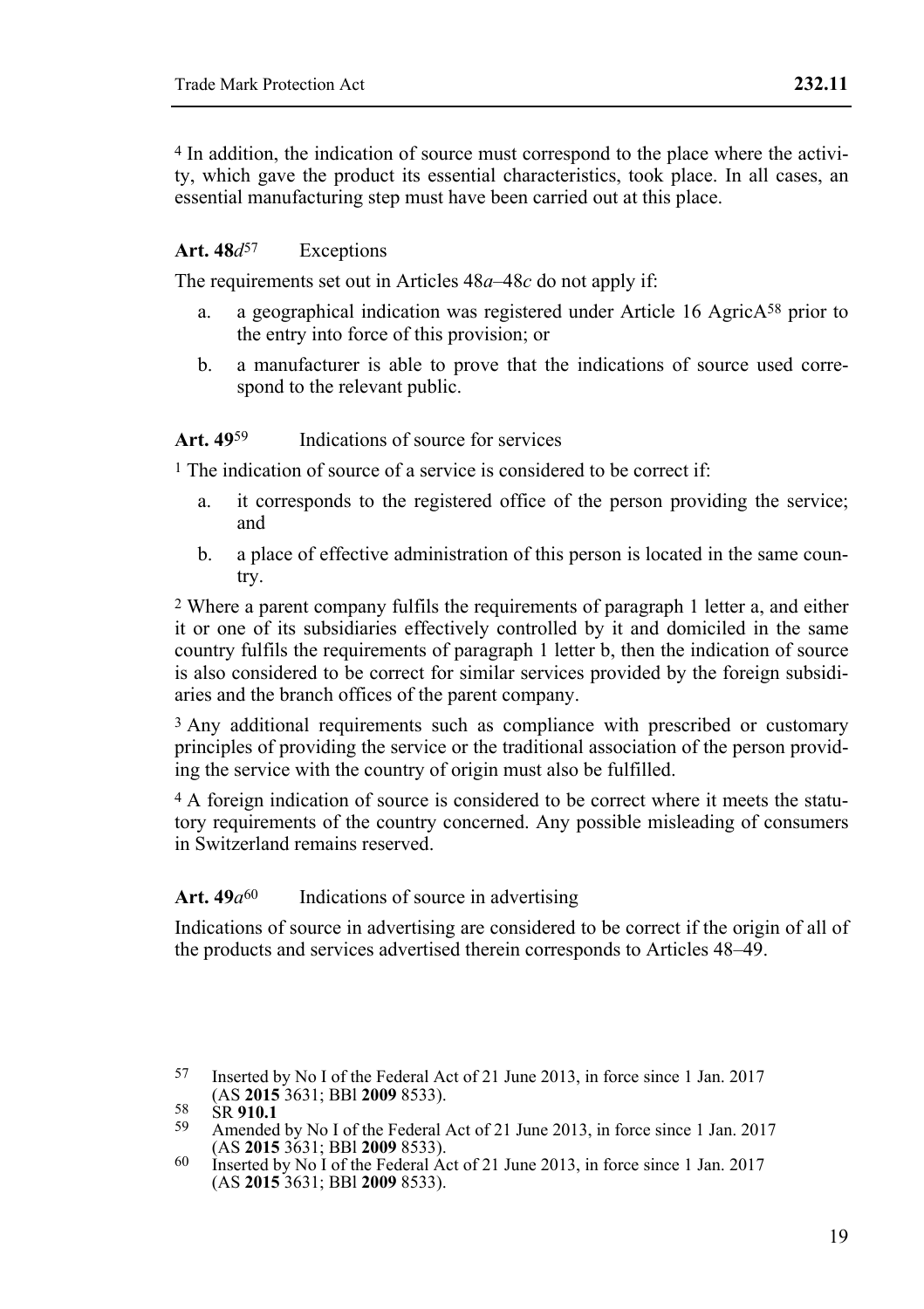### Art. 50<sup>61</sup> Special provisions

1 Where justified by consumer interests, the general interests of the economy or of individual sectors, the Federal Council may define the requirements under Articles 48 paragraph 2 and 48*a*–49 in greater detail.

2 It may, in particular, at the request and based on a preliminary draft of an economic sector, define in greater detail the requirements under which a Swiss indication of source may be used for specific goods and services.

3 It shall first hear the Cantons concerned and interested professional and trade associations, as well as consumer organisations.

### Art. 50*a*<sup>62</sup> Register for geographical indications

1 The Federal Council shall establish a register for geographical indications for goods, which excludes agricultural products, processed agricultural products and wine, as well as forestry products and processed forestry products.

2 It regulates in particular:

- a. entitlement to register;
- b. requirements for registration, in particular the requirements for the product specification;
- c. the procedure for registration and objection;
- d. control procedures.

3 Decisions and services in connection with the register are subject to fees.

4 Registered geographical indications may not become generic names. Generic names cannot be registered as geographical indications.

5 Any person who uses a registered geographical indication for identical or comparable goods must comply with the product specifications. This obligation does not apply to the use of trade marks that are identical or similar to a registered geographical indication and which were filed or registered in good faith, or that have been acquired through use in good faith:

- a. prior to 1 January 1996; or
- b. prior to the name of the registered geographical indication being protected in the country of origin, insofar as none of the grounds for nullity or revocation set out in this Act apply to the trade mark concerned.

6 Where a trade mark containing a geographical indication, identical or similar to a geographical indication for which registration has been applied, is filed for identical or comparable goods, the trade mark examination procedure shall be suspended until the final decision on the application for registration of the geographical indication.

<sup>61</sup> Amended by No I of the Federal Act of 21 June 2013, in force since 1 Jan. 2017 (AS 2015 3631: BBI 2009 8533).

<sup>&</sup>lt;sup>62</sup> Inserted by No I of the Federal Act of 21 June 2013, in force since 1 Jan. 2017 (AS **2015** 3631; BBl **2009** 8533).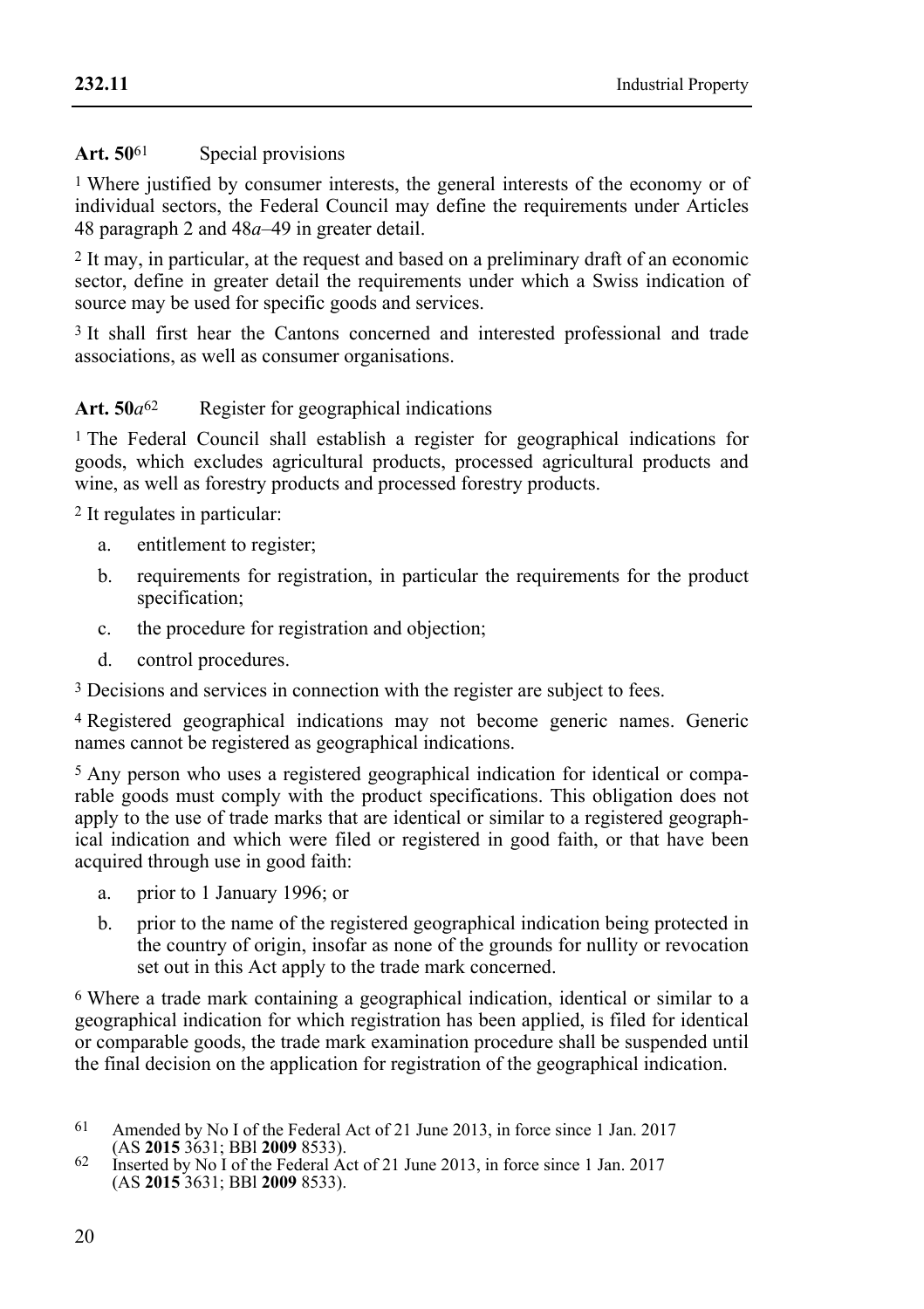7 Following registration of the geographical indication, the trade mark may only be registered for identical or comparable goods. The goods must be restricted to the geographical origin described in the product specifications.

8 Registered geographical indications are protected in particular against:

- a. any commercial use for other products, whereby the reputation of the protected designation is exploited;
- b. any act of appropriation, counterfeiting or imitation.

### **Art. 51** Producer identification mark

Where the interests of an economic sector so require, the Federal Council may prescribe that a producer identification mark be affixed to goods of that economic sector.

## **Title 3 Legal Protection**

## **Chapter 1 Protection under Civil Law**

#### Art.  $51a^{63}$  Reversal of the burden of proof

The user of an indication of source must prove that it is correct.

#### Art. 52 Action for declaratory judgment

Any person who can demonstrate a legal interest may apply to the court for a declaratory judgement as to whether a right or legal relationship governed by this Act does or does not exist.

#### Art. 53 Action for assignment of a trade mark

1 The plaintiff may bring an action for the assignment of the trade mark instead of a declaration of nullity of the trade mark registration if the defendant has usurped the trade mark.

2 This right shall lapse two years after publication of the registration or after withdrawal of the proprietor's consent under Article 4.

<sup>3</sup> If the court orders the assignment, then licences or other rights granted to third parties in the intervening period lapse; however, if they have used the trade mark commercially in Switzerland in good faith or have made special preparations for this purpose, these third parties are entitled to be granted a non-exclusive licence.64

<sup>63</sup> Inserted by No I of the Federal Act of 21 June 2013, in force since 1 Jan. 2017 (AS 2015 3631: BBI 2009 8533).

<sup>(</sup>AS **2015** 3631; BBl **2009** 8533). 64 Inserted by Annex No 3 of the Federal Act of 22 June 2007, in force since 1 July 2008 (AS **2008** 2551; BBl **2006** 1).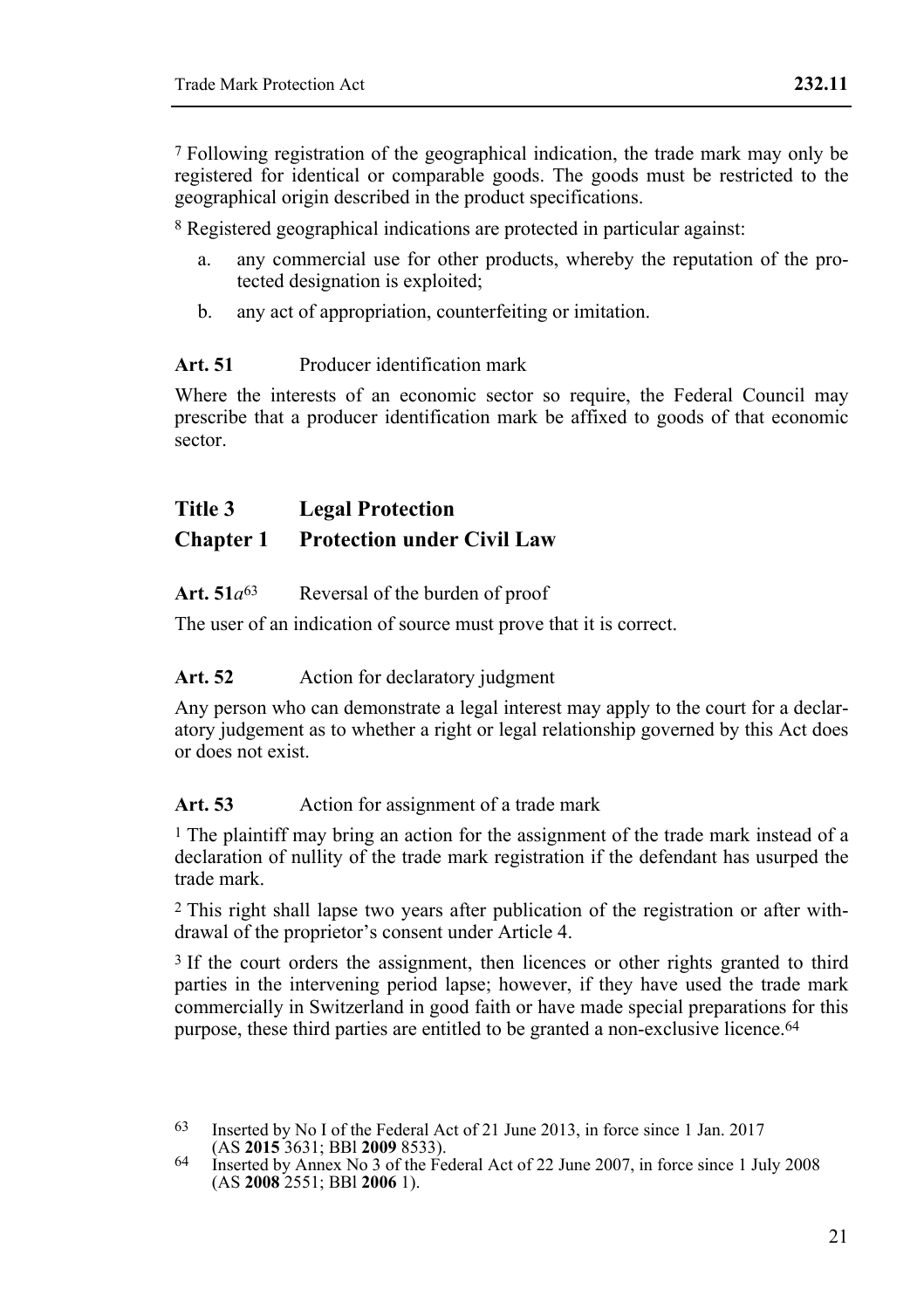4 Any claims for damages remain reserved.65

#### **Art. 54**66 Notification of decisions

The authority passing judgment shall provide the IPI with full official copies of its decisions, including those regarding preliminary measures and decisions on dismissal after they have been issued, without delay and free of charge.

#### Art. 55 Action for performance

1 Any person whose right to a trade mark or an indication of source is infringed or threatened may request the court:

- a. to prohibit an imminent infringement;
- b. to remedy an existing infringement;
- c.67 to require the defendant to provide information on the origin and quantity of items in his possession that unlawfully bear the trade mark or the indication of source and to name the recipients and disclose the extent of any distribution to commercial and industrial customers.

2 Actions brought under the Code of Obligations68 for damages, satisfaction and handing over of profits in accordance with the provisions concerning agency without authority remain reserved.

2bis An action for performance may be instituted only after the entry of the trade mark in the Register. Claims for damages may be made retroactively from the time at which the defendant obtained knowledge of the content of the application for registration.69

3 The use of a guarantee or collective mark contrary to the applicable regulations also constitutes an infringement of a trade mark right.

4 Any person who holds an exclusive licence is entitled to bring a separate action irrespective of the registration of the licence in the Register unless this is expressly excluded in the licence agreement. Any licensees may join an infringement action in order to claim for their own damages.70

<sup>65</sup> Inserted by Annex No 3 of the Federal Act of 22 June 2007, in force since 1 July 2008 (AS 2008 2551: BBI 2006 1).

<sup>&</sup>lt;sup>66</sup> Amended by No I of the Federal Act of 21 June 2013, in force since 1 Jan. 2017 (AS **2015** 3631; BBI **2009** 8533).

<sup>&</sup>lt;sup>67</sup> Amended by Annex No 3 of the Federal Act of 22 June 2007, in force since 1 July 2008 (AS **2008** 2551: BBI **2006** 1).

<sup>68</sup> SR 220<br>
Inserted by Annex No 3 of the Federal Act of 22 June 2007, in force since 1 July 2008<br>
(AS 2008 2551: BBl 2006 1).

<sup>(</sup>AS **2008** 2551; BBl **2006** 1). 70 Inserted by Annex No 3 of the Federal Act of 22 June 2007, in force since 1 July 2008 (AS **2008** 2551; BBl **2006** 1).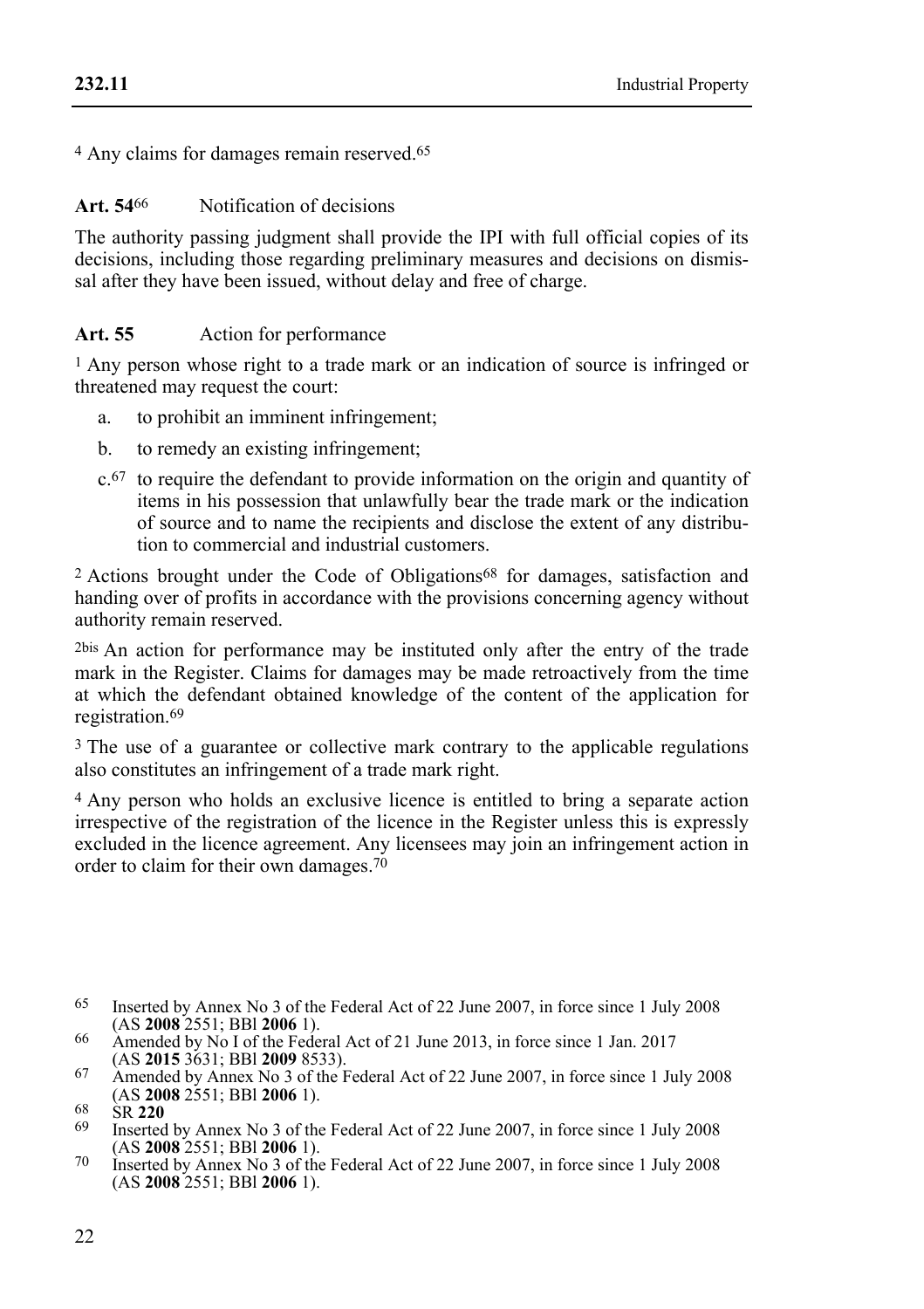1 The following are also authorised to bring actions for a declaratory judgment (Art. 52) and actions for performance (Art. 55 para. 1) concerning the protection of indications of source:

- a. professional and trade associations authorised by their statutes to safeguard the economic interests of their members;
- b. organisations of national or regional importance dedicated by their statutes to the protection of consumers;
- c. the IPI, to the extent that designations such as «Switzerland», «Swiss» or other designations or symbols that indicate the geographical territory of the Swiss Confederation within the meaning of Article 48 paragraph 4 are used;
- d. the canton concerned, to the extent that its name or other designations or symbols referring to its geographical territory are used.

2 Associations and organisations under paragraph 1 letters a and b are entitled to bring actions under Article 52 with respect to a guarantee mark (Art. 21 para. 1) or collective mark (Art. 22).

3 The cantons shall designate the competent authority for actions under paragraph 1 letter d.

#### Art. 57 **Forfeiture in civil proceedings**

1 The court may order the forfeiture of items which unlawfully bear a trade mark or an indication of source or of equipment, devices and other means that primarily serve their manufacture.<sup>72</sup>

2 The court decides whether the trade mark or indication of source is to be made unrecognisable or whether the items are to be rendered unusable, to be destroyed or to be used in a specific way.

#### **Art. 58**73

#### Art. 59<sup>74</sup> Preliminary measures

1 Any person requesting preliminary measures may, in particular, request that the court orders measures to:

- a. secure evidence;
- 71 Amended by No I of the Federal Act of 21 June 2013, in force since 1 Jan. 2017<br>(AS 2015 3631: BBI 2009 8533).
- 72 Amended by Annex No 3 of the Federal Act of 22 June 2007, in force since 1 July 2008<br>(AS **2008** 2551: BBI **2006** 1).
- <sup>73</sup> Repealed by Annex 1 No II 10 of the Civil Procedure Code of 19 December 2008, with effect from 1 Jan. 2011 (AS **2010** 1739; BBI **2006** 7221).<br>
74 Amended by Annex 1 No II 10 of the Civil Procedure Code of 19 December 2008, in
- force since 1 Jan. 2011 (AS **2010** 1739; BBl **2006** 7221).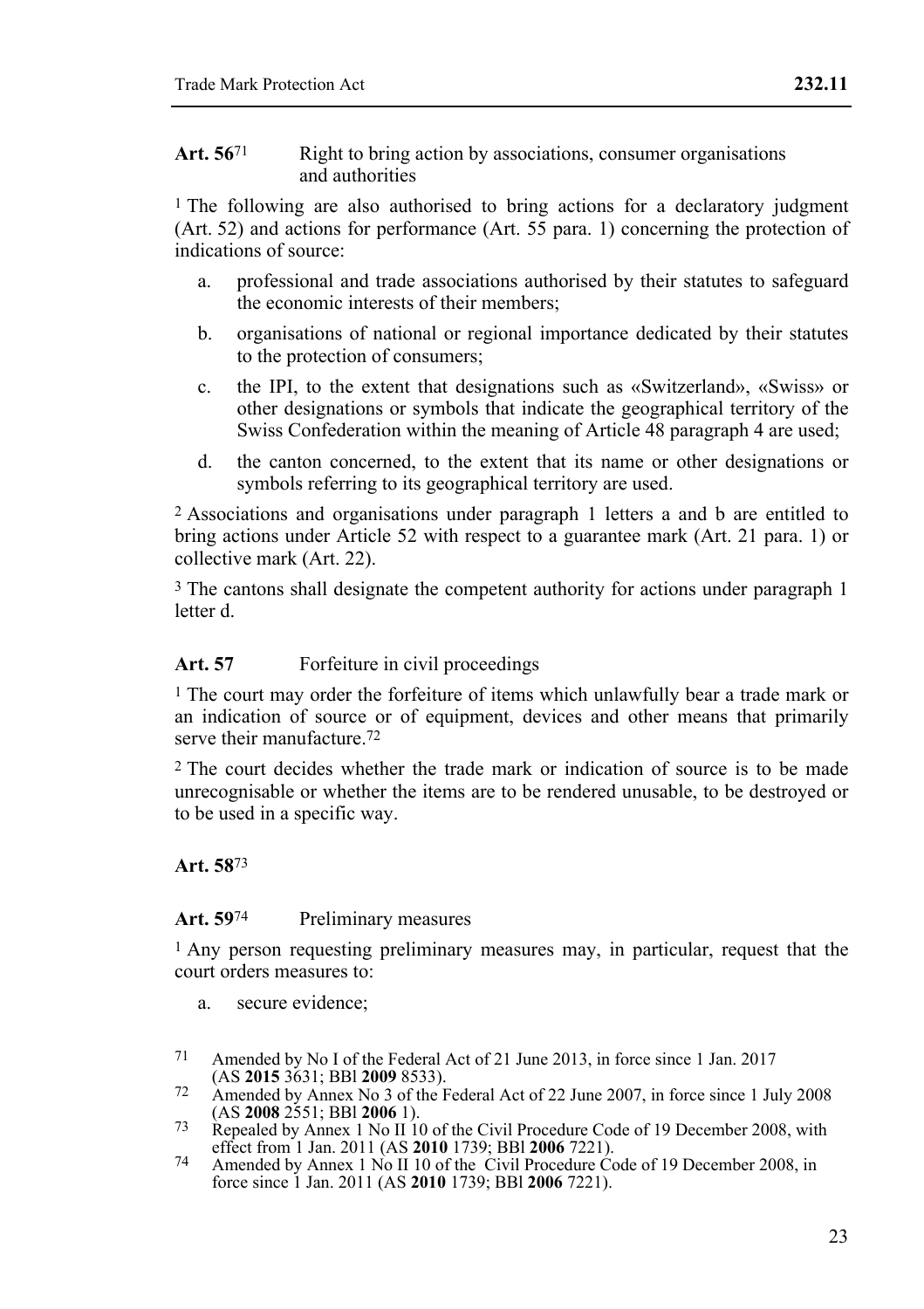- b. establish the origin of items unlawfully bearing a trade mark or indication of source;
- c. preserve the existing state of affairs;
- d. provisionally enforce claims for injunctive relief and remedy.

### Art. 60 Publication of the judgment

The court may order, at the request of the successful party, that the judgment be published at the expense of the other party. The court determines the form and extent of publication.

## **Chapter 2 Criminal Provisions**

### Art. 61<sup>75</sup> Infringement of a trade mark right

1 On complaint of the injured party, any person who wilfully infringes the trade mark right of another is liable to a custodial sentence not exceeding one year or a monetary penalty if he:

- a. appropriates, counterfeits or imitates the trade mark of the other person;
- b.76 places goods on the market or provides services, or offers, imports, exports, carries in transit or advertises such goods or services under the appropriated, counterfeited or imitated trade mark.

2 On complaint of the injured party, any person who refuses to provide information on the origin or quantity of the items in his possession that unlawfully bear the trade mark and to name the recipients and disclose the extent of distribution to commercial and industrial customers is also liable to the same penalties.

3 If the offender acts for commercial gain, he shall be prosecuted e*x officio*. The penalty is a custodial sentence not exceeding five years or a monetary penalty. The custodial sentence shall be combined with a monetary penalty.

## **Art. 62** Fraudulent use of trade marks

1 On complaint of the injured party, any person who commits any of the following acts is liable to a custodial sentence not exceeding one year or a monetary penalty: $^{77}$ 

- a. unlawfully labels goods or services with the trade mark of another person in order to mislead and thereby give the impression that the goods or services are original goods or services;
- <sup>75</sup> Amended by Annex No 3 of the Federal Act of 22 June 2007, in force since 1 July 2008 (AS **2008** 2551: BBI **2006** 1).
- <sup>76</sup> Amended by No I of the Federal Act of 21 June 2013, in force since 1 Jan. 2017<br>(AS **2015** 3631: BBI **2009** 8533).
- (AS **2015** 3631; BBl **2009** 8533). 77 Amended by Annex No 3 of the Federal Act of 22 June 2007, in force since 1 July 2008 (AS **2008** 2551; BBl **2006** 1).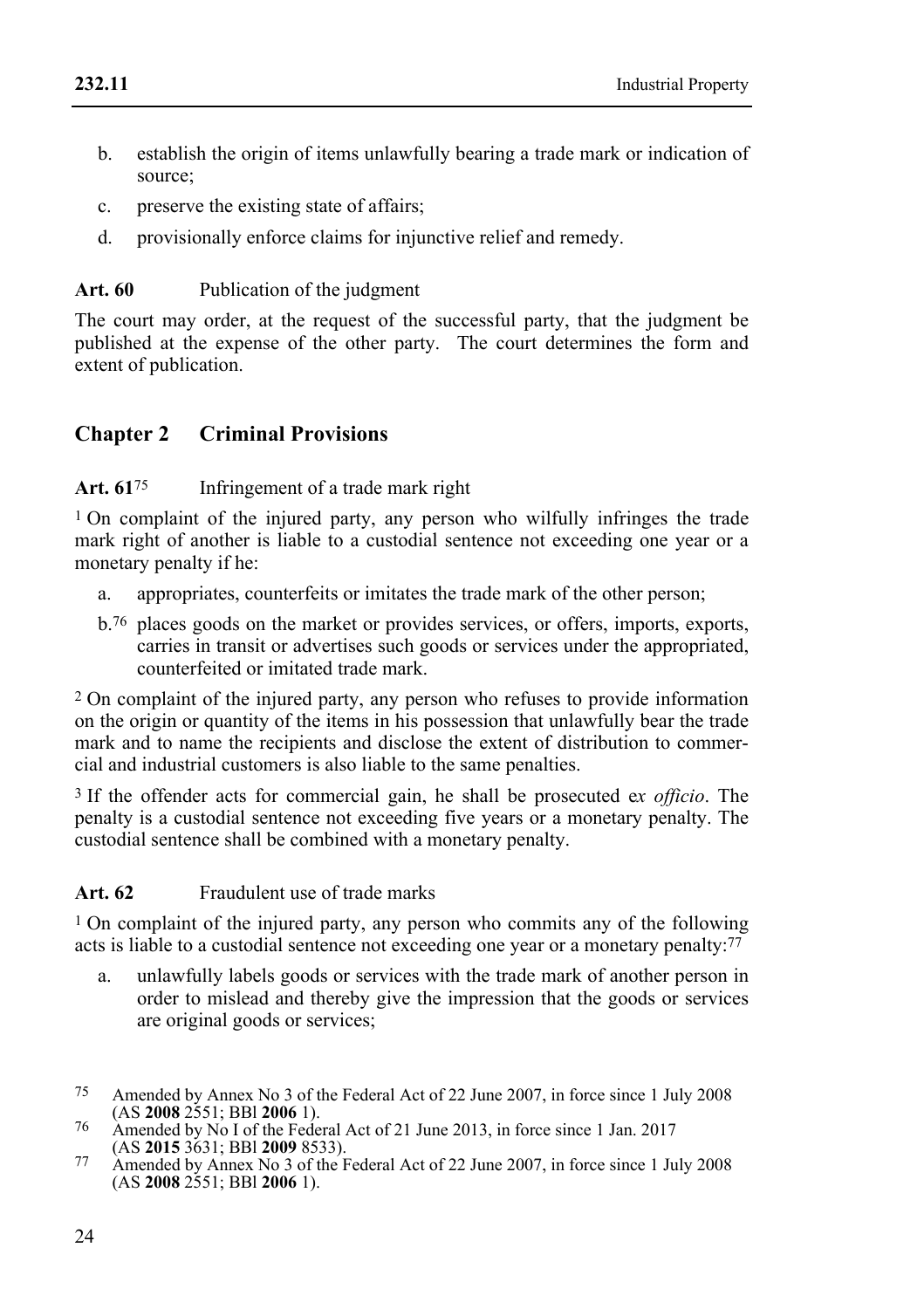b. offers or places goods or services on the market as original goods or services, or offers or provides original services that unlawfully bear the trade mark of another;

2 If the offender acts for commercial gain, he shall be prosecuted e*x officio*. The penalty is a custodial sentence not exceeding five years or a monetary penalty. The custodial sentence shall be combined with a monetary penalty.78

3 79

Art. 63 Use of a guarantee or collective mark contrary to the regulations

1 On complaint of the injured party, any person who wilfully uses a guarantee or collective mark in a manner contrary to the regulations is liable to a custodial sentence not exceeding one year or a monetary penalty.80

2 On complaint of the injured party, any person who refuses to provide information on the origin of items in his possession that bear a guarantee or collective mark contrary to the regulations, is also liable to the same penalties.

3 Where only minor regulation provisions are concerned, a penalty may be dispensed with.

4 If the offender acts for commercial gain, he shall be prosecuted e*x officio*. The penalty is a custodial sentence not exceeding five years or a monetary penalty. The custodial sentence shall be combined with a monetary penalty.81

#### Art. 64<sup>82</sup> Use of incorrect indications of source

1 Any person who wilfully commits any of the following acts is liable to a custodial sentence not exceeding one year or a monetary penalty:

- a. uses an incorrect indication of source;
- b. uses a designation that can be confused with an incorrect indication of source;
- c. creates a risk of deception by using a name, a company name, an address or a trade mark associated with goods or services of a different origin.

2 If the offender acts for commercial gain, the penalty is a custodial sentence not exceeding five years or a monetary penalty. The custodial sentence shall be combined with a monetary penalty.

<sup>78</sup> Amended by Annex No 3 of the Federal Act of 22 June 2007, in force since 1 July 2008 (AS 2008 2551: BBI 2006 1).

Repealed by No I of the Federal Act of 21 June 2013, with effect from 1 Jan. 2017<br>(AS **2015** 3631: BBI **2009** 8533).

<sup>80</sup> Amended by Annex No 3 of the Federal Act of 22 June 2007, in force since 1 July 2008<br>(AS **2008** 2551: BBI **2006** 1).

<sup>81</sup> Amended by Annex No 3 of the Federal Act of 22 June 2007, in force since 1 July 2008<br>(AS **2008** 2551: BBI **2006** 1).

<sup>(</sup>AS **2008** 2551; BBl **2006** 1). 82 Amended by No I of the Federal Act of 21 June 2013, in force since 1 Jan. 2017 (AS **2015** 3631; BBl **2009** 8533).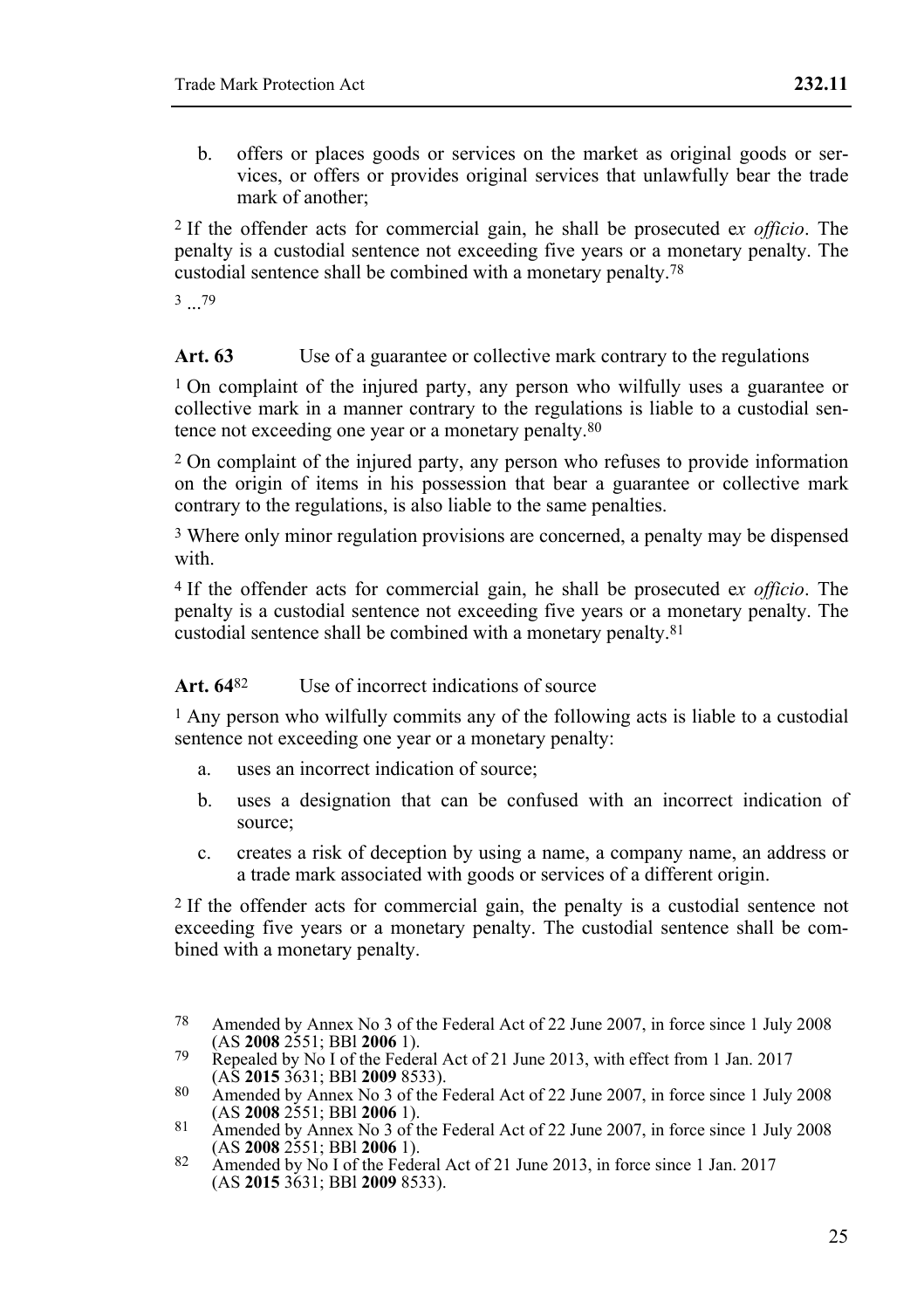3 The IPI may file a complaint with the competent prosecution authority and exercise the rights of a private claimant in proceedings.

### Art. 65 Offences concerning the producer identification mark

Any person who wilfully infringes the regulations concerning the producer identification mark shall be liable to a fine of up to 20,000 francs.

Art.  $65a^{83}$  Non-punishable acts

Acts under Article 13 paragraph 2bis are not punishable.

### Art. 66 Suspension of proceedings

<sup>1</sup> The court may suspend criminal proceedings if the person under investigation institutes civil proceedings for the nullity of the trade mark registration.

2 If the person under investigation pleads the nullity of the trade mark registration in criminal proceedings, the court may set an appropriate time limit for him to assert such nullity in civil proceedings.

3 The limitation period for prosecution is suspended during the stay of proceedings.

### **Art. 67** Offences committed within a business

Articles 6 and 7 of the Federal Act of 22 March 197484 on Administrative Criminal Law apply to offences committed within a business by subordinates, agents or representatives.

## Art. 68<sup>85</sup> Forfeiture in criminal proceedings

Article 69 of the Swiss Criminal Code86 applies; the court can order the forfeiture of an item which unlawfully bears a trade mark or an indication of source in its entirety.

Art. 69 Competence of the cantonal authorities

Criminal prosecution is a matter for the cantonal authorities.

<sup>&</sup>lt;sup>83</sup> Inserted by Annex No 3 of the Federal Act of 22 June 2007, in force since 1 July 2008<br>(AS **2008** 2551: BBI **2006** 1).

<sup>(</sup>AS **2008** 2551; BBl **2006** 1). 84 SR **313.0** 85 Amended by Annex No 3 of the Federal Act of 22 June 2007, in force since 1 July 2008 (AS **2008** 2551; BBl **2006** 1). 86 SR **311.0**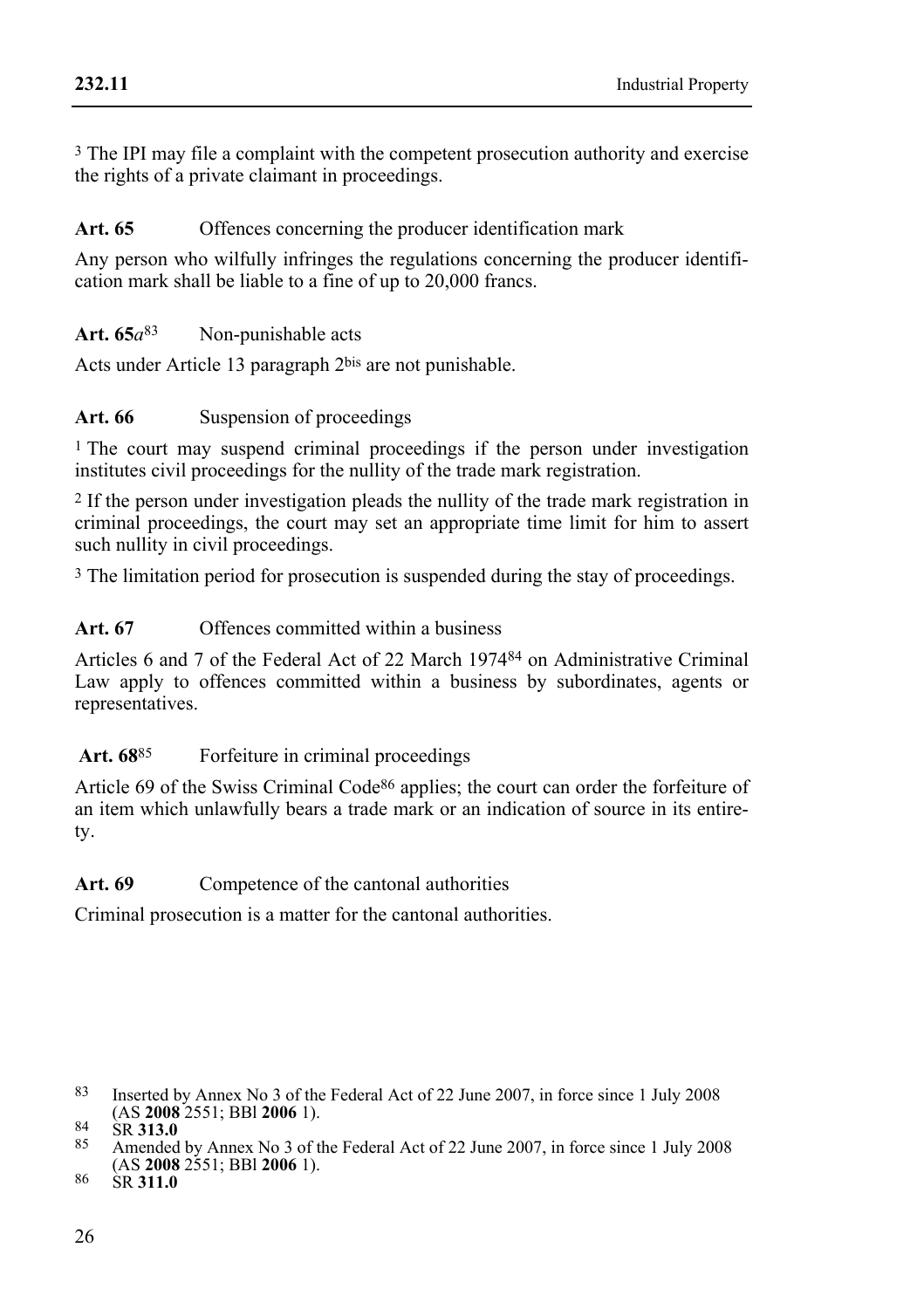## **Chapter 3 Assistance provided by the Customs Administration**

### Art. 70<sup>87</sup> Notification of suspicious consignments

<sup>1</sup> The Customs Administration is authorised to notify the proprietor of the trade mark, the person entitled to use an indication of source or a party entitled to institute proceedings under Article 56 if there is any suspicion of the imminent transport of goods that unlawfully bear a trade mark or an indication of source into or out of the customs territory of Switzerland.88

2 In such cases, the Customs Administration is authorised to withhold the goods for three working days, in order that the proprietor of the trade mark, the person entitled to use the indication of source or a professional or trade association entitled to institute proceedings under Article 56 may file an application under Article 71.

## Art. 71 **Application for assistance**

1 If the proprietor of the trade mark, the licensee entitled to institute proceedings, the person entitled to use an indication of source or a party entitled to institute proceedings under Article 56 has clear indications of the imminent transport of goods that unlawfully bear a trade mark or an indication of source into or out of the customs territory of Switzerland, he or she may request the Customs Administration in writing to refuse the release of the goods.<sup>89</sup>

2 The applicant must provide all the information available to him that is necessary for the Customs Administration's decision; this includes a precise description of the goods.

3 The Customs Administration shall make the final decision on the application. It may charge a fee to cover the administrative costs.

## **Art. 72**90 Withholding of goods

<sup>1</sup> If the Customs Administration, as a result of an application under Article 71 paragraph 1, has reasonable grounds to suspect that certain goods intended to be transported into or out of the customs territory of Switzerland unlawfully bear a trade mark or indication of source, then it shall notify the applicant and the declarant, holder or owner of the goods accordingly.<sup>91</sup>

<sup>87</sup> Amended by Annex No 3 of the Federal Act of 22 June 2007, in force since 1 July 2008 (AS 2008 2551: BBI 2006 1).

<sup>88</sup> Amended by No I of the Federal Act of 21 June 2013, in force since 1 Jan. 2017<br>(AS **2015** 3631: BBI **2009** 8533).

<sup>89</sup> Amended by No I of the Federal Act of 21 June 2013, in force since 1 Jan. 2017<br>(AS **2015** 3631: BBI **2009** 8533).

<sup>41632008 3632016 3632016 85333.</sup> Amended by Annex No 3 of the Federal Act of 22 June 2007, in force since 1 July 2008<br>(AS 2008 2551: BBI 2006 1).

<sup>(</sup>AS **2008** 2551; BBl **2006** 1). 91 Amended by No I of the Federal Act of 21 June 2013, in force since 1 Jan. 2017 (AS **2015** 3631; BBl **2009** 8533).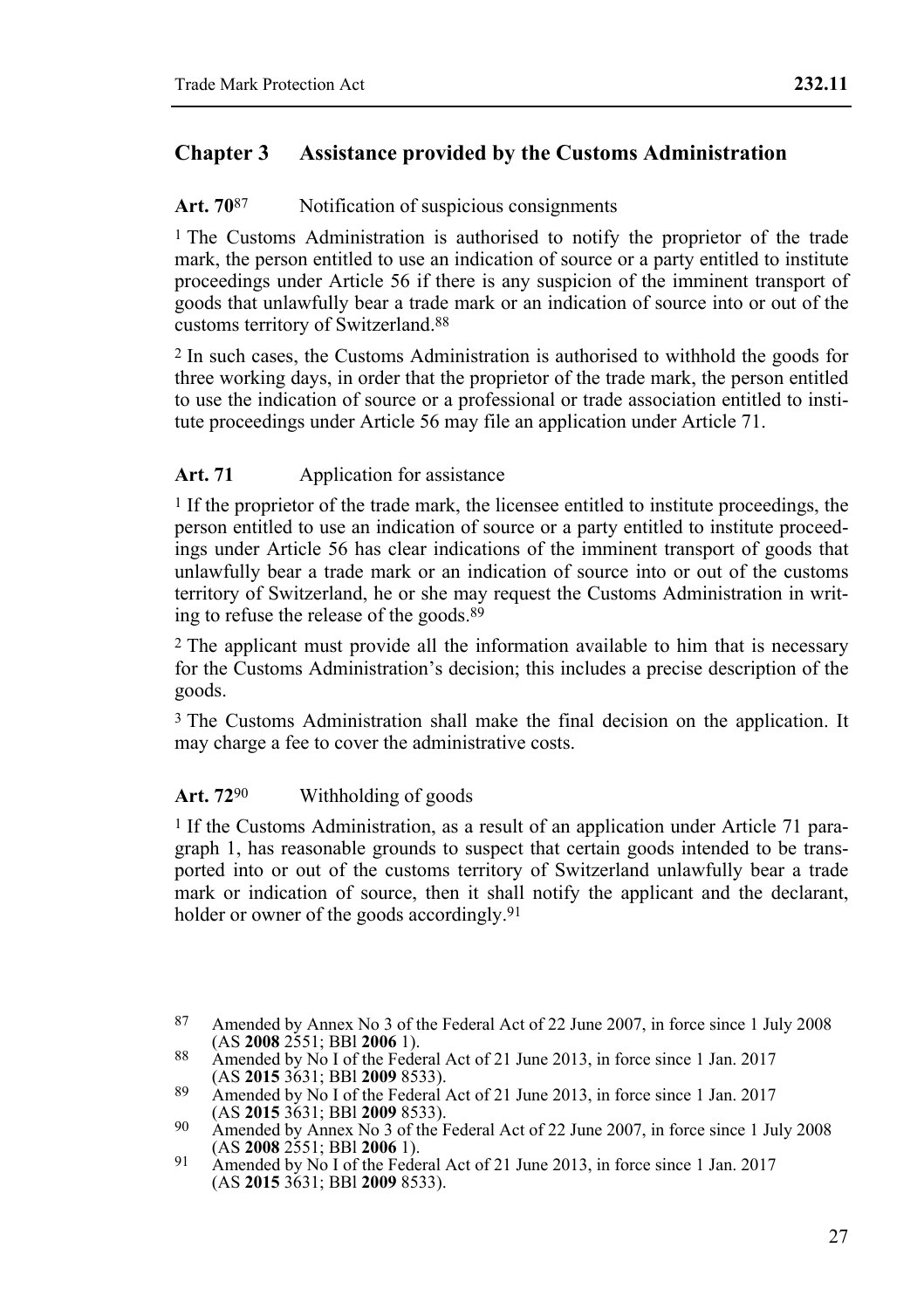2 It shall withhold the goods for a maximum of ten working days from the time of notification pursuant to paragraph 1, so that the applicant may obtain preliminary measures.

<sup>3</sup> Where justified by circumstances, it may withhold the goods for a maximum of ten additional working days.

## Art. 72*a*<sup>92</sup> Samples

<sup>1</sup> While the goods are being withheld, the Customs Administration is authorised to hand over or deliver to the applicant, on request, samples for examination or to permit the applicant to inspect the goods being withheld.

2 The samples are collected and delivered at the expense of the applicant.

<sup>3</sup> They must be returned after the examination has been carried out, if this is reasonable. If samples are retained by the applicant, they are subject to the provisions of customs legislation.

## Art. 72*b*<sup>93</sup> Safeguarding of manufacturing and trade secrets

<sup>1</sup> At the same time as notification is made in accordance with Article 72 paragraph 1, the Customs Administration shall inform the declarant, holder or owner of the goods of the possible handover of samples or the opportunity to inspect them in accordance with Article 72*a* paragraph 1.

2 The declarant, holder or owner may request to be present at the inspection in order to safeguard his manufacturing or trade secrets.

3 The Customs Administration may refuse to hand over samples on reasoned request from the declarant, holder or owner.

Art. 72*c*<sup>94</sup> Application for destruction of the goods

<sup>1</sup> When making an application under Article 71 paragraph 1, the applicant may submit a written request to the Customs Administration to destroy the goods.

2 If an application for destruction is made, the Customs Administration shall notify the declarant, holder or owner of the goods accordingly as part of the notification made under Article 72 paragraph 1.

<sup>3</sup> The application for destruction does not result in the time limits for obtaining preliminary measures under Article 72 paragraphs 2 and 3 being extended.

<sup>&</sup>lt;sup>92</sup> Inserted by Annex No 3 of the Federal Act of 22 June 2007, in force since 1 July 2008<br>(AS **2008** 2551: BBI **2006** 1).

<sup>(</sup>AS **2008** 2551; BBl **2006** 1). 93 Inserted by Annex No 3 of the Federal Act of 22 June 2007, in force since 1 July 2008

<sup>&</sup>lt;sup>94</sup> Inserted by Annex No 3 of the Federal Act of 22 June 2007, in force since 1 July 2008 (AS **2008** 2551; BBl **2006** 1).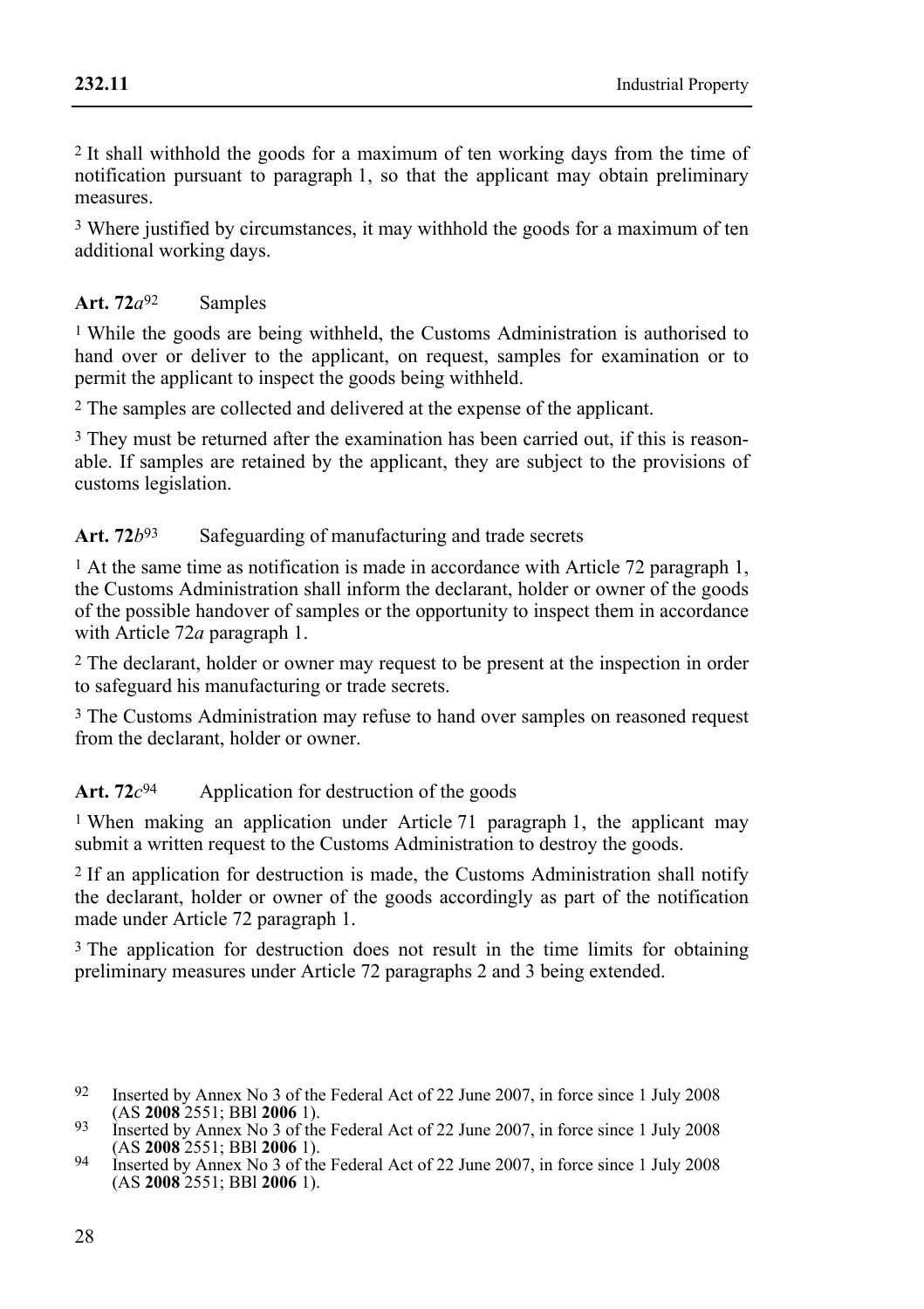#### **Art. 72***d*95 Consent

1 The destruction of the goods requires the consent of the declarant, holder or owner.

<sup>2</sup> Consent is deemed to be given if the declarant, holder or owner does not expressly object to the destruction within the time limits under Article 72 paragraphs 2 and 3.

## **Art. 72***e*96 Evidence

Before the destruction of the goods, the Customs Administration shall remove samples and hold them in safekeeping as evidence in any actions for damages.

## **Art. 72***f*97 Damages

<sup>1</sup> If the destruction of the goods proves to be unjustified, the applicant is exclusively liable for the resultant loss.

2 If the declarant, holder or owner has given express written consent for the destruction, no claims for damages may be made against the applicant if the destruction later proves to be unjustified.

## **Art. 72***g*98 Costs

1 The destruction of the goods is carried out at the expense of the applicant.

2 The decision about the costs of collecting and safekeeping samples under Article 72*e* is made by the court in connection with the assessment of claims for damages in accordance with Article 72*f* paragraph 1.

## Art. 72*h*<sup>99</sup> Accountability statement and damages

 $1$  If it is anticipated that withholding the goods may lead to a loss being incurred, the Customs Administration may make the withholding of the goods dependent on the applicant providing them with an accountability statement. As an alternative to this statement and where justified by circumstances, the Customs Administration may request the applicant to provide appropriate security.

2 The applicant is liable for any losses incurred from withholding the goods and from collecting the samples if preliminary measures are not ordered or prove to be unjustified.

<sup>95</sup> Inserted by Annex No 3 of the Federal Act of 22 June 2007, in force since 1 July 2008 (AS 2008 2551; BBI 2006 1).

<sup>(</sup>AS **2008** 2551; BBl **2006** 1). 96 Inserted by Annex No 3 of the Federal Act of 22 June 2007, in force since 1 July 2008

<sup>&</sup>lt;sup>97</sup> Inserted by Annex No 3 of the Federal Act of 22 June 2007, in force since 1 July 2008<br>(AS **2008** 2551: BBl **2006** 1).

<sup>&</sup>lt;sup>98</sup> Inserted by Annex No 3 of the Federal Act of 22 June 2007, in force since 1 July 2008<br>(AS **2008** 2551: BBl **2006** 1).

<sup>&</sup>lt;sup>99</sup> Inserted by Annex No 3 of the Federal Act of 22 June 2007, in force since 1 July 2008 (AS **2008** 2551; BBl **2006** 1).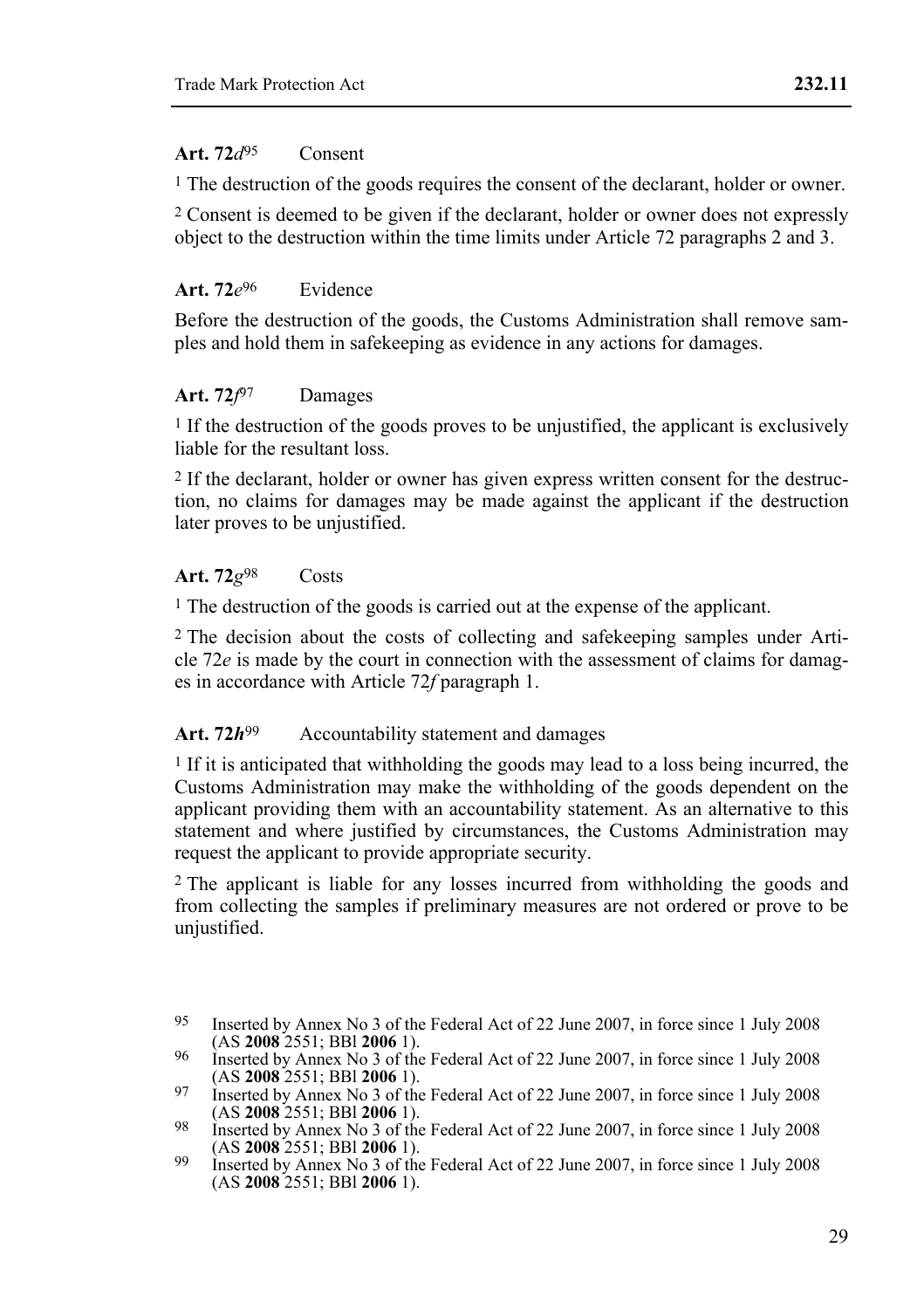#### **232.11**

## **Title 4 Final Provisions Chapter 1 Implementation**

## **Art. 73**

The Federal Council shall enact the implementation provisions.

## **Chapter 2 Repeal and Amendment of Federal Law**

## Art. 74 **Repeal of current legislation**

The Federal Act of 26 September 1890100 on the Protection of Factory and Trade Marks, Indications of Source of Goods and Industrial Labelling is repealed. However, Article 16bis paragraph 2 remains applicable until the entry into force of Article 36 of this Act.

### Art. 75 Amendment of current legislation

1. and  $2^{101}$ 

3. The expressions «factory and trade marks» shall be replaced by «trade marks» in all enactments; the exception shall be Articles 1 and 2 of the Federal Act of 5 June 1931102 on the Protection of Public Coats of Arms and other Public Signs. The enactments affected shall be amended at the next possible opportunity.

## **Chapter 3 Transitional Provisions**

## Art. 76 Filed or registered trade marks

1 Trade marks that have already been filed or registered upon entry into force of this Act are subject to the new law from that date.

2 By way of derogation from paragraph 1, the following provisions apply:

- a. priority is governed by the previous law.
- b. grounds for refusing applications for registration, with the exception of absolute grounds for refusal, are governed by the previous law.
- c. oppositions to the registration of trade marks already filed on entry into force of this Act are not admissible;
- d. the validity of a registration terminates on expiry of the time limit applicable under the previous law; up to such time, it may be renewed at any time.

<sup>100 [</sup>BS **2** 845; AS **1951** 903 Art. 1, **1971** 1617, **1998** 1776 Annex No I let. e] 101 These amendments may be consulted under AS **1993** 274. 102 SR **232.21**